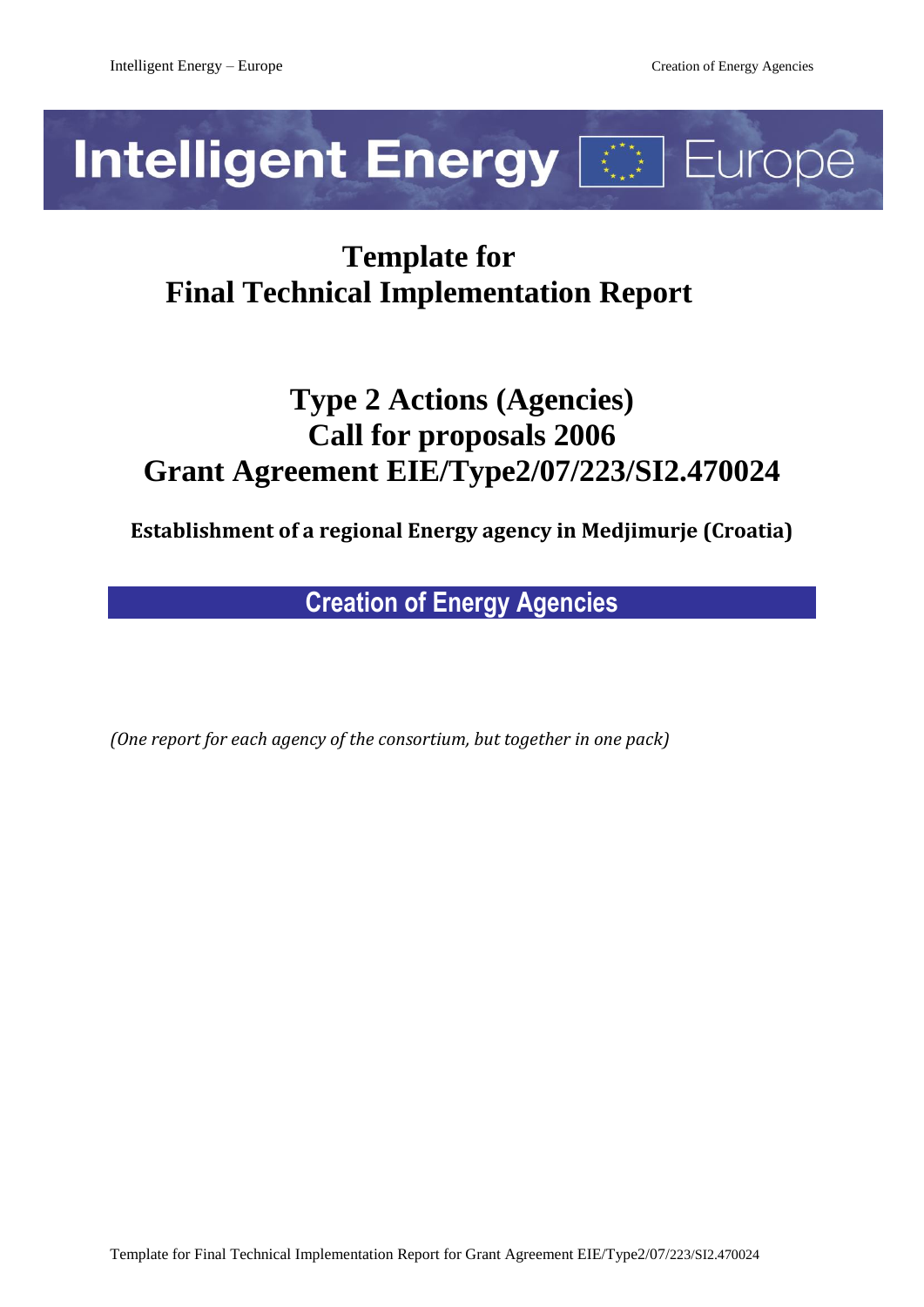# **AGENCY DETAILS**

Name:

Full address:

Telephone:

Fax:

E-mail:

Name of person responsible (Director):

# **PARTNER AGENCIES<sup>1</sup>**

Name: Medjimurje energy agency ltd. - MENEA

Full address: Bana Josipa Jelačića 22, 40000 Čakovec, Croatia

Telephone: 00385 40 39 55 60

Fax: 00385 40 39 51 42

E-mail: [info@menea.hr;](mailto:info@menea.hr) [mladen.borsic@menea.hr;](mailto:mladen.borsic@menea.hr) [irena.horvat@menea.hr](mailto:irena.horvat@menea.hr)

Name of person responsible (Director): Mladen Boršić

# **DURATION OF CONTRACT:** from 01-11-2008 to 31-10-2011.

1 To be completed separately for each agency.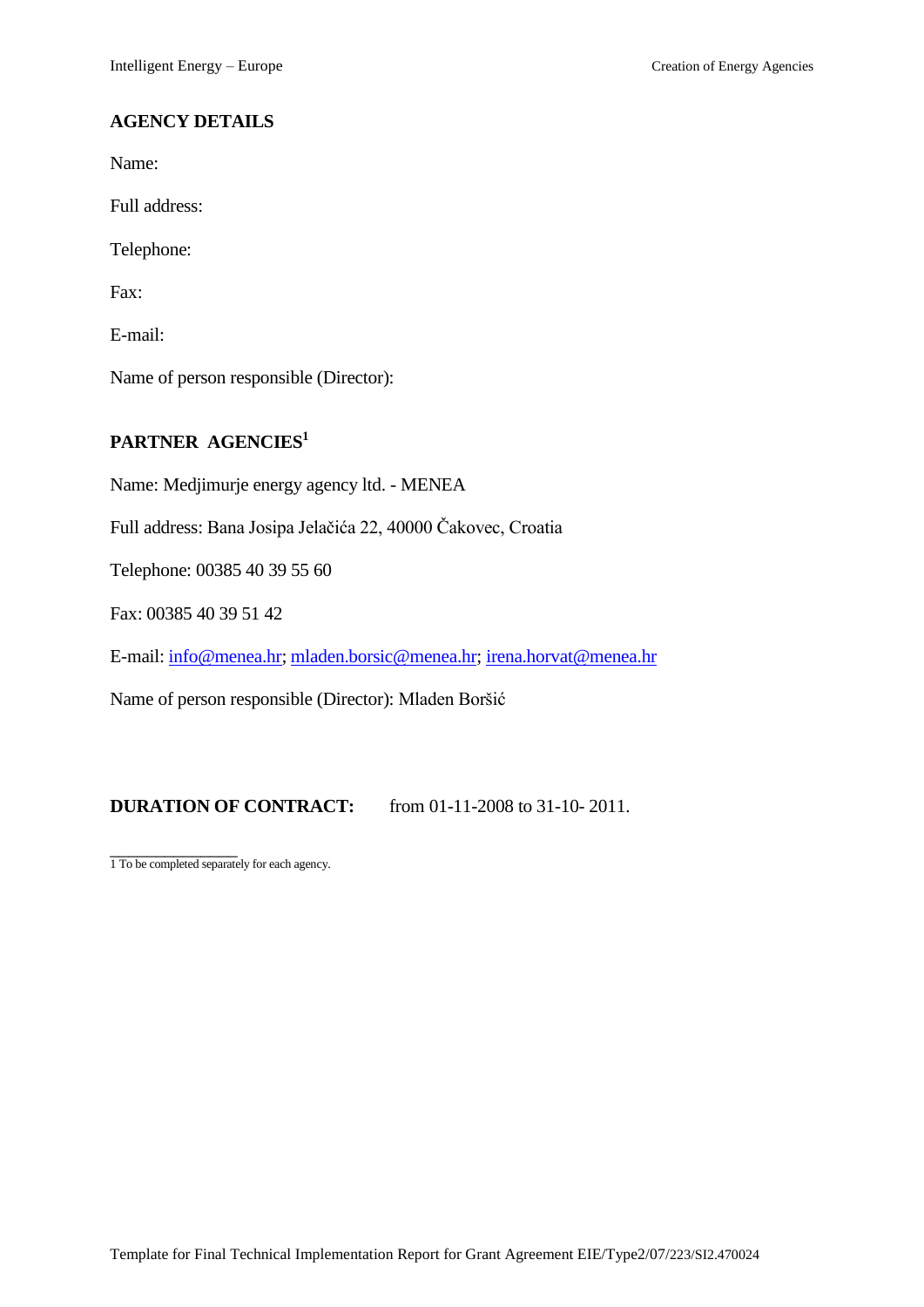# **CONTENTS**

# **A. Agency Structure (No changes of legal statute)**

A1 The Management Board *President*: Ivica Toljan, Croatian Energy Market Operator *Members*: Nenad Hranilović, City of Čakovec Dragutin Glavina, City of Prelog Josip Dobranić, City of Mursko Središće Domagoj Validžić, Ministry of economy, labour and entrepreneurship Matija Derk, Regional Development Agency Medjimurje Stjepan Baranašić, County of Medjimurje Jasmina Fanjek, HEP-Esco Ltd. Davor Mladina, Končar Vladislav Brkić, INA.

A2 Key staff of the Agency **(update)**

Current staff (part time/full time, seconded)

- · Director: Mladen Boršić; employed 01-11-2008. Full time
- Secretary: Irena Horvat; employed 08-05-2008. Part time (75 %)
- Expert Associate: Mia Cingesar; employed 01-07-2011. Full time
- · Engineer specialist in energy: Osvaldo Barbarisi; employed since June 2009 until May 2011

Estimation for future staff Estimation for future staff: One engineer specialist in energy in the year 2012.

A3 Advisory bodies (Scientific committee/Evaluation committee/others)

# *Members*:

Željka Hrs-Borković, Energy Institute Hrvoje Požar (EIHP) Srećko Švaić, Faculty of Mechanical Engineering and Naval Architecture (FSB) Željko Knok, Medjimurje University Andrea Vugrinović Natko Urli, Center for renewable energy sources Roman Vulpe, Croatian Metrology Society.

A4 Premises of the Agency Agency rent premise at address Bana Josipa Jelačića 22, in Čakovec.

A5 Relationships with existing energy management agencies or networks Partner of the MENEA is the Energy Institute Hrvoje Požar (EIHP) which is the national energy agency of Croatia. MENEA is in closely contact with the other two agencies that were established in the same framework of Grant agreement No EIE/TYPE2/07/223/SI2.470024 ("Agència de l'Energia de Lleida" in Spain, and "Agence Locale de l'Energie Montpellier" in France). Agency collaborate with Energy Agency Pomurje and Local energy agency Podravlje (Slovenia)

MENEA collaborate with other four Croatian energy agencies.

Other partners are: Ministry of economy, labour and entrepreneurship, Faculty of electrical engineering and computing – FER, Faculty of mechanical engineering and naval architecture – FSB, Fond for environmental protection and energy efficiency (FZOEU), Croatian Metrology Society,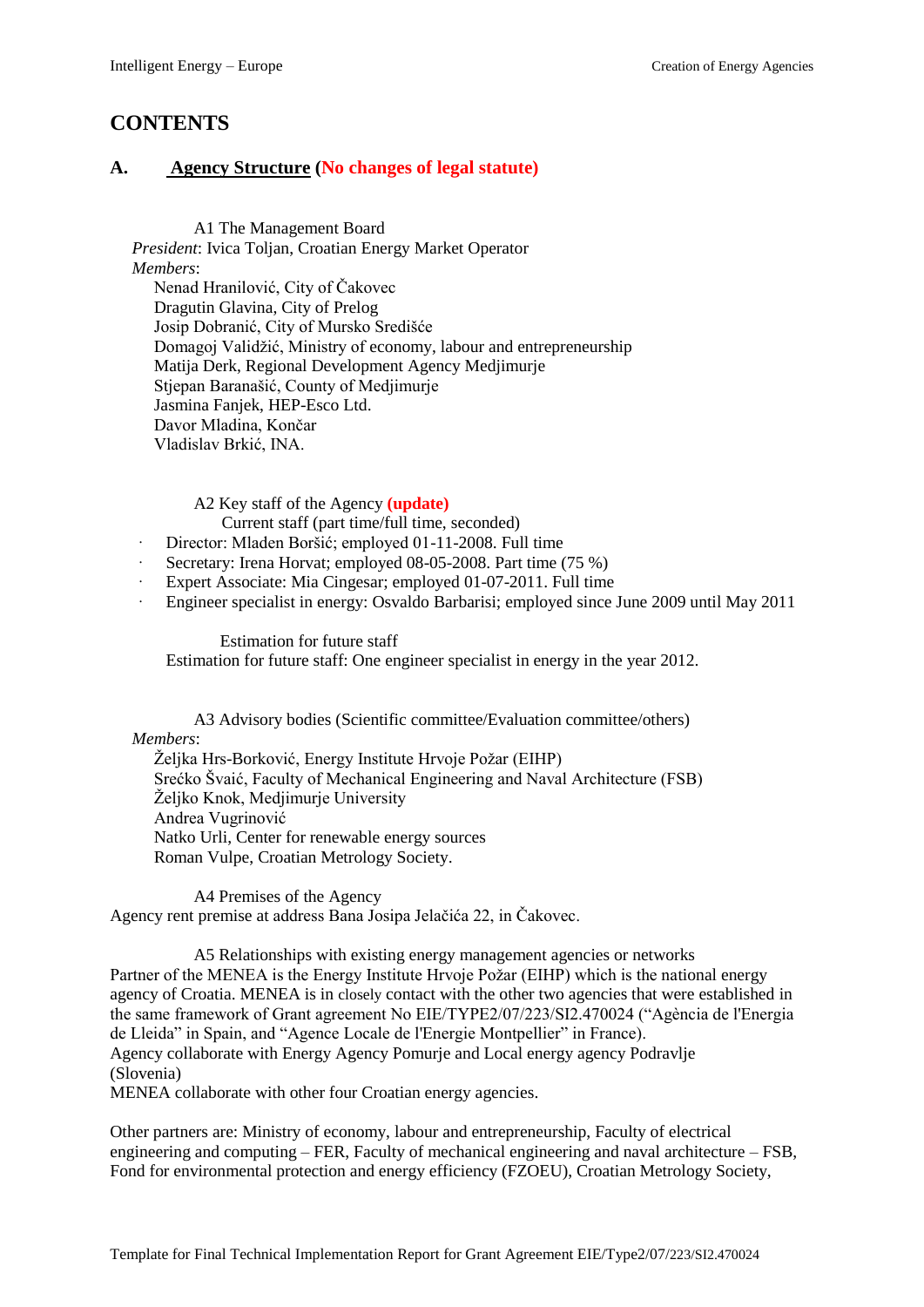Medjimurje University, Regional Development Agency Medjimurje – REDEA, Croatian Chamber of commerce, Center for renewable energy sources, Croatian Energy Market Operator – HROTE, Croatian Energy Regulatory Agency – HERA, Ruđer Bošković Institute and many others.

A6 Future of the agency

After first three years period covered by the contract Agency made demonstrations to the stakeholders, local institutes, entrepreneurs, authorities and population of the necessity and benefits of existing. Agency will continue project activities, especially activities in WP 3. After 3 year, Agency:

- · conserved the same statute and its proper autonomy;
- · have local partners to manage projects as clients for energy services cooperate and assisting all energy related initiatives in the region;
- · keep and multiply European and national partnerships; especially in cross-border region;
- · will continue and upgrade the activities started in the first three years.

It was agreed with Medjimurje County as an establishing body of the Agency that future financing is guaranteed from 4 sources: County budget, increasing membership, EU funds and from Agency services.

Financing from the County budget was planned and accepted by the Medjimurje County for the period 2012-2014.

In the period 2012-03/2013 Agency is implementing EU project IR-OVE (IPA SLO-HR) – 31.000,00 EUR.

Contract with INA was singed for financing activities and project in the Medjimurje County for the period 2012-2014 (225.000,00 HRK).

Agency is planning to apply projects for grants on the next calls for proposals programmes IPA HU-HR, IPA SLO-HR and IEE.

#### A7 Autonomy of the Agency

The agency is built as an independent legal body – with autonomy and legal status – having full operational and budget power. Neither the County nor the group of partners, have a number of votes that exceed 1/3 (one third) in the management board nor hence does it ensure the autonomy of the agency to be safeguard.

## A8 Evaluation of agency's activities

Evaluation of agency activities is primarily carried out by the Management board Advisory Board on their annual meeting and on Assembly of the Medjimurje County (since County is establishing body)

Evaluation is based on annual activity report elaborated under supervision of the Director and then is forwarded to the board committee for analysis on the consistency with the strategy, planned goals and impact forecasted. Annual activity report consist of information about activities, projects and objectives full field, profit and loss account, report about the salaries and report about the assets.

In order to make sure activities of the Medjimurje Energy Agency are in line with work plan and to ensure that the Medjimurje Energy Agency is reaching planned goals, external evaluation will be organised. For purposes of external evaluation the local energy Agency from Slovenia ensures that evaluation is impartial and based on quality criteria.

The plan is to organise the evaluation in the middle of the year 2012.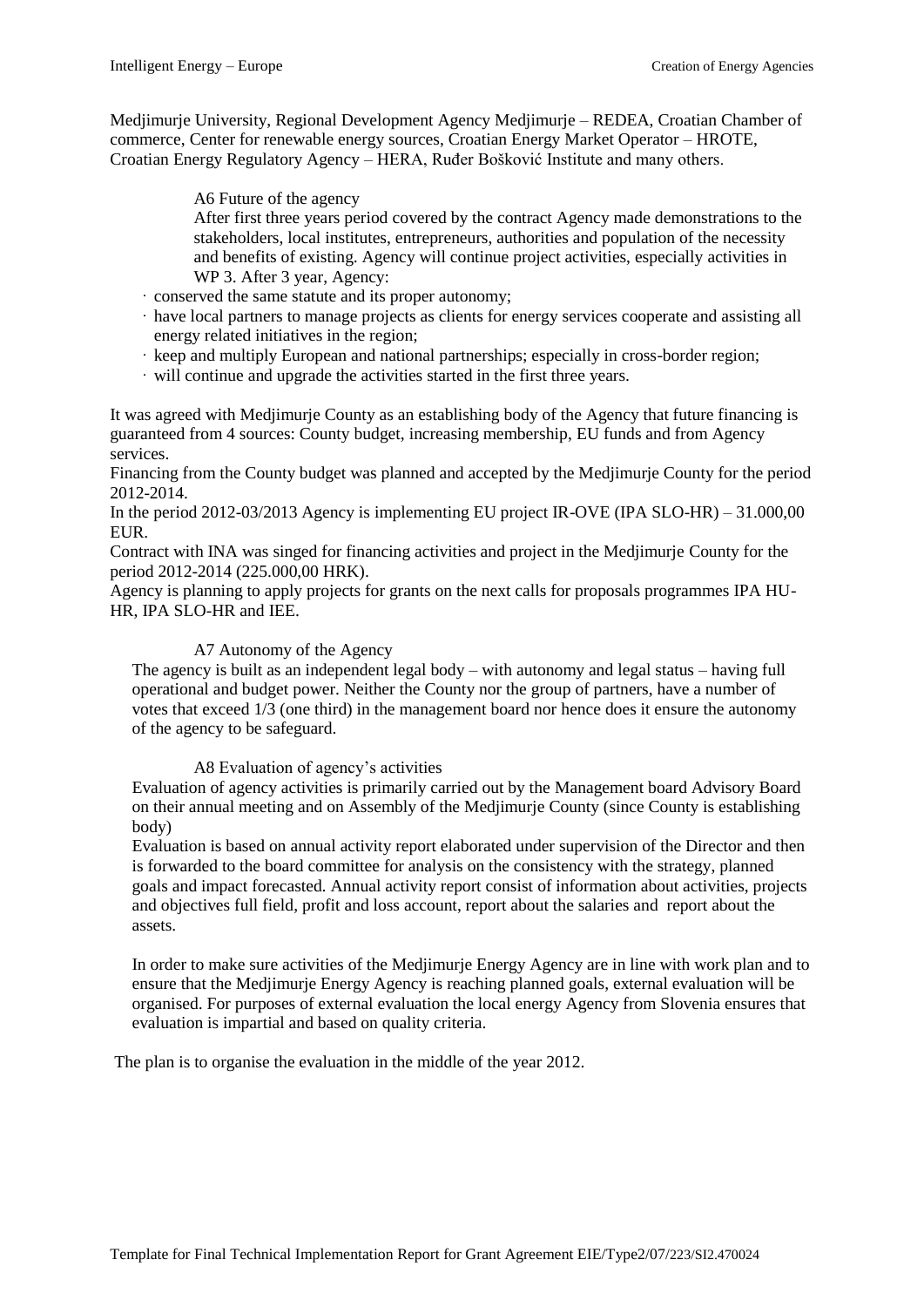# **B. Work programme of the Agency (reporting period 1-36months)**

# **B.1 Work Packages**

| N° of work package: 1                                                                                                                                                                                                                               | Name of the work package:                                                                                                                                                 |  |  |  |  |  |  |  |  |
|-----------------------------------------------------------------------------------------------------------------------------------------------------------------------------------------------------------------------------------------------------|---------------------------------------------------------------------------------------------------------------------------------------------------------------------------|--|--|--|--|--|--|--|--|
|                                                                                                                                                                                                                                                     | Legal establishment of the agency                                                                                                                                         |  |  |  |  |  |  |  |  |
| Duration in months: 6                                                                                                                                                                                                                               |                                                                                                                                                                           |  |  |  |  |  |  |  |  |
|                                                                                                                                                                                                                                                     |                                                                                                                                                                           |  |  |  |  |  |  |  |  |
| Description of the work:                                                                                                                                                                                                                            |                                                                                                                                                                           |  |  |  |  |  |  |  |  |
|                                                                                                                                                                                                                                                     | During this work package the new energy agency has been established. Medjimurje County<br>and the Regional Development Agency Medjimurje have provided necessary support. |  |  |  |  |  |  |  |  |
| Agency was legally established on 8 <sup>th</sup> May 2008.                                                                                                                                                                                         |                                                                                                                                                                           |  |  |  |  |  |  |  |  |
| All the tasks of this work package are <b>achieved</b> .                                                                                                                                                                                            |                                                                                                                                                                           |  |  |  |  |  |  |  |  |
| Attendees: 40.                                                                                                                                                                                                                                      | Public presentation of the Medjimurje Energy Agency on 5th February 2009; Čakovec.                                                                                        |  |  |  |  |  |  |  |  |
| 1. Legal procedures related to the establishment of the Agency<br>2. Selecting of the staff<br>3. Determining location of Agency premises and equipping of premises<br>Agency<br>5. Public promotion of the Agency, its role and future activities. | 4. Preparation of initial activity plan and drafting materials for public promotion of the                                                                                |  |  |  |  |  |  |  |  |
| Outcome of this work package:<br>Established energy agency<br>Premises rented and equipped, staff employed<br>Material for promotion of the agency<br>Public event for promotion of the Agency.                                                     |                                                                                                                                                                           |  |  |  |  |  |  |  |  |
| Deliverable(s) of this work package:                                                                                                                                                                                                                |                                                                                                                                                                           |  |  |  |  |  |  |  |  |
| Flyers $(dI)$ , (achieved)<br>brochures $(d2)$ , (on-going)<br>newspaper article $(d3)$ (achieved)<br>presentation and public promotion event, (d4) (achieved)<br>website: www.menea.hr $(d5)$ (achieved)                                           |                                                                                                                                                                           |  |  |  |  |  |  |  |  |
| Major other specific costs (tasks and foreseen amount):                                                                                                                                                                                             |                                                                                                                                                                           |  |  |  |  |  |  |  |  |
| available):                                                                                                                                                                                                                                         | Major subcontracts (tasks and foreseen amount, and name of organisation where                                                                                             |  |  |  |  |  |  |  |  |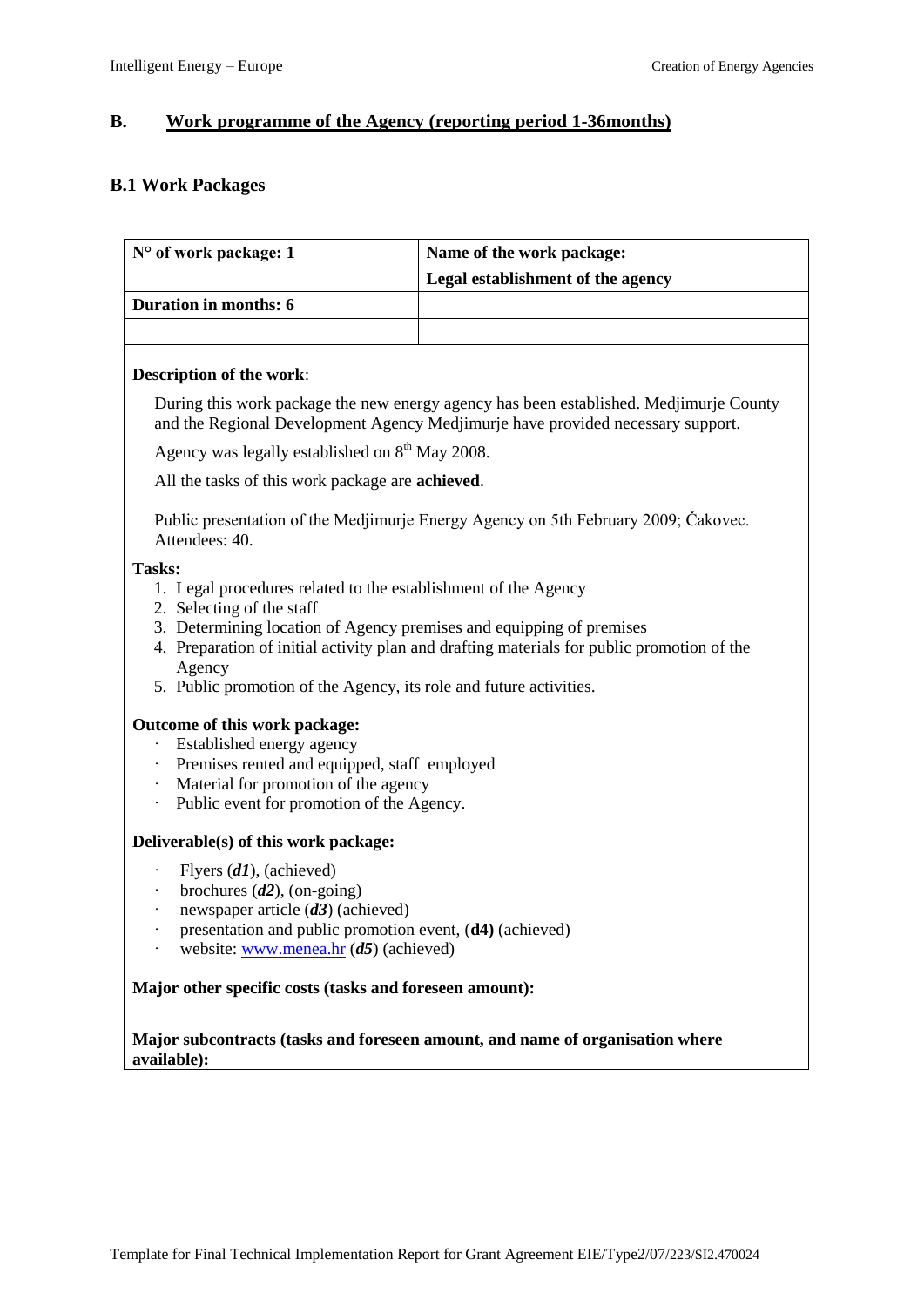| $\vert$ N° of work package: 2 | Name of the work package:<br><b>Management</b> |
|-------------------------------|------------------------------------------------|
| Duration in months: 36        |                                                |
|                               |                                                |

## **Description of the work**:

Management is on-going activity. Employed staff ensures activities with national and EU partners and make sure implementation of activities is uninterrupted.

# **Tasks:**

- 1. European Partners level:
	- Annual meeting with partners of the project. Internal rapport every six months. Contact by e-mail, telephone,
	- · Sharing of information and suggestions
- 2. Internal level:
	- Meeting with the Management Board is held every 6 months.
	- Meeting between president and director is held every month
- 3. Expert Advisory Board has set up and has been approved by Management Board: establishment of open connection line with the key actors: telephone and/or e-mail.
	- establishment of good relation with target groups
- 4. Search for new financing options for the work of the Agency.

Project partners met once a year. First meeting was held in Lleida (Spain), second in Montpellier (France), third in Cavtat (Croatia). Partners maintained communication by e-mail and telephone, sharing information and suggestions.

Meetings with Management Board:

1<sup>st</sup> Meeting of the Management Board was held on 24 April 2008.

2<sup>nd</sup> Meeting of the Management Board was held on 04 May 2009.

3<sup>rd</sup> Meeting of the Management Board was held on 26 January 2010.

4<sup>th</sup> Meetting of the Management Board was held on 08 February 2011.

Director had a good communication with president of the Management Board and they met or had contact by e-mail or telephone at least once a month.

Advisory Board was formed on 20 April 2009. Advisory Board consists of energy experts from different research institutes and universities.

Meetings with Advisory Board

1<sup>st</sup> Meeting of the Advisory Board was held on 14 May 2009.

2<sup>nd</sup> Meeting of the Advisory Board was held 26 January 2010.

3<sup>rd</sup> Meeting of the Advisory Board was held 08 February 2011.

Data base contain basic information about companies from the field of RES and RUE, SME`s, universities, municipalities, public institutions from Međimurje County and Croatia. Data base was used as the mailing list when we organized seminars, workshops etc.

# **Outcome of this work package:**

- Good coordination of activities.
- Start to find resources for long term sustainability.

# **Deliverable(s) of this work package:**

· data base (*d6*), (**achieved**)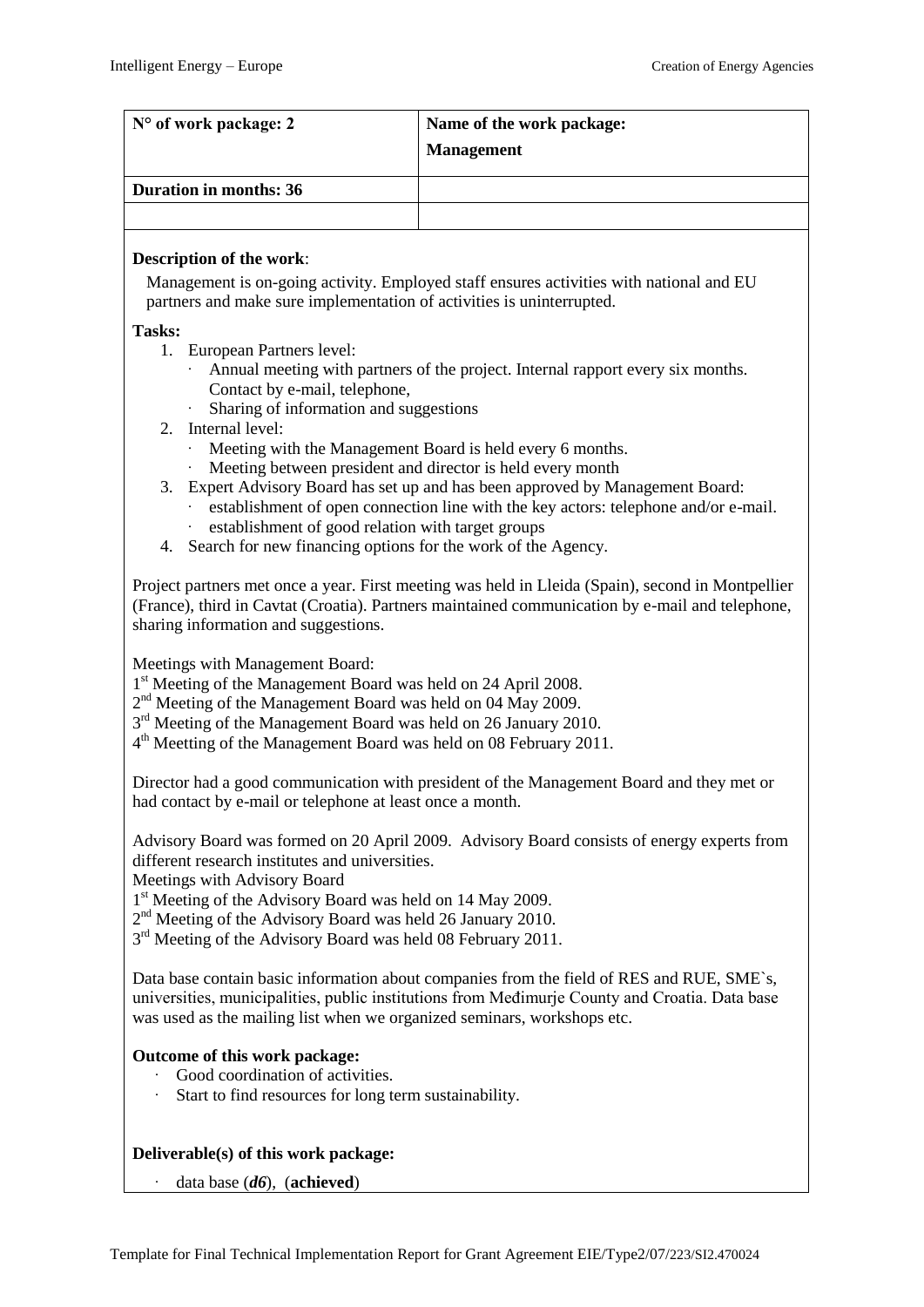- meetings reports, interim rand mid-term reports, final report (*d7*) (**achieved**)
- defining internal procedures and standards (**achieved**)
- · acts by Management Board, Expert Advisory Board reports (**achieved**).

#### **Major other specific costs (tasks and foreseen amount):**

**Major subcontracts (tasks and foreseen amount, and name of organisation where available):**

| $\vert$ N° of work package: 3 | Name of the work package:<br><b>Energy planning</b> |
|-------------------------------|-----------------------------------------------------|
| Duration in months: 12        |                                                     |
|                               |                                                     |
| Necessian of the messine      |                                                     |

Description of the work:

This work package is focused on actions necessary to draft an Action Plan for energy management in Medjimurje County.

Tasks:

The following activities are on-going:

- 1. Collecting of the energy data in Medjimurje county
- 2. Prepare energy plan in cooperation with experts from universities and institutes The following activities are forecast:
	- 3. Prepare various (detailed) studies on specific topics like biomass, thermal water, wind
	- 4. Prepare energy planning projections with and without energy saving, at middle & long term plan
	- 5. Identifying key County indicators
	- 6. Prepare action plan
	- 7. Preparing obtained information and defined action plan for publication and dissemination of information to general public.

The tasks of this work package are to come. But preparation to this work package is achieved. A basic structure of energy plan has been formed. Its structure was presented to Advisory Board. They gave advices and suggestions about priority areas in Medjimurje.

Survey - the questionnaire has been prepared and it is ready and sent to the local municipality in the County of Medjimurje and Energy Companies. Mayors and other energy actors which have been contacted and they guarantee their support in collecting data.

This data are going to be collected to have a complete view of energy balance of the Medjmurje County. Part of the data that include consumption of the energy in public buildings are already collected since MENEA is participating in the project "Informacijski sustav za gospodarenje energijom" ("Information system for energy management" – www.isge.hr). The data are collected in national database and can be easily exported and used to complete the Energy balance of Medjimurje County.

The outlines and basic structure of the Energy plan has been developed. The Energy plan will be accomplished most probably by the end of March 2012.

Promotional material will be printed after energy plan has been accomplished, to inform about actual situation of Medjmurje County.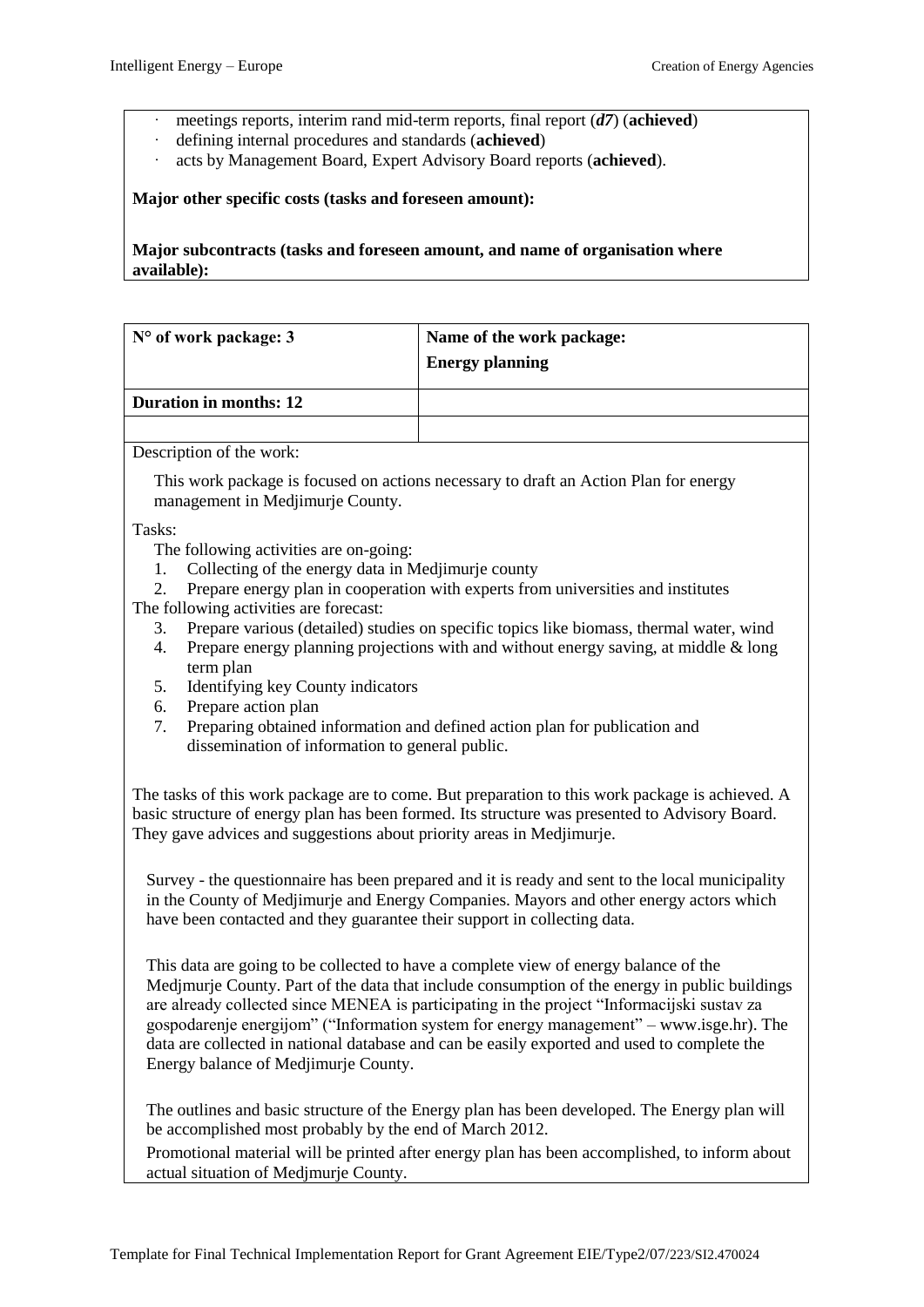MENEA is monitoring all plans, strategies and projects on renewable energy sources in Medjimurje County.

At 10 March 2009. a meeting was held with stakeholders in regional energy politics discussing Energy Action Plan.

Outcome of this work package:

Direct outcome of this work package will be information on situation in energy field of Medjimurje County that will enable more structured approach of local policy to energy issues and enable decision-making process to be based on realistic information gathered by competent staff and experts. In longer term developed energy planning tools will be used as monitoring and evaluation tools, while specific results will be measurable thus enabling identification of needs and accordingly identification of necessary activities.

Deliverable(s) of this work package:

- · Survey *(d8) (on-going):*
- · Energy balance of Medjimurje County *(on-going):*
- · Internal Reports *(forecast)*
- · Energy plan *(d9) (on-going)*
- · Action plan prepared *(d10) (on-going* Printed materials disseminated and public informed (Flyers, serials, and web page site updated) *(d11) (on-going)*
- · DVD promotion and information materials *(d12) (forecast)*
- · Detailed data and information about energy sources and use of energy in Medjimurje County *(on-going)*
- · Collected all plans, strategies and projects on renewable energy sources in Medjimurje *(on-going)*
- · Internal reports *(forecast)*
- · Studies, projections, action plan *(on-going)*.
- · Promotional and educational material, web site updated *(on-going)*.

## **Major other specific costs (tasks and foreseen amount):**

# **Major subcontracts (tasks and foreseen amount, and name of organisation where available):**

Organisation and coordination of preparation of energy plan for Medjimurje County will be responsibility energy agency Medjimurje; however experts in specific areas will have to be subcontracted in order to ensure highest possible quality of the Plan. The Energy Plan for Medjimurje will have to cover areas such as energy efficiency of buildings, optimisation of public transport and renewable sources of energy. Therefore several subcontracts will have to be awarded. Subcontracts can be awarded to number experts from institutions such as Energy Institute Hrvoje Požar, Faculty of Electrical Engineering and Computing and Faculty of Mechanical Engineering and Naval Architecture (FSB).

A new contract is under signature with North-west Croatia Regional Energy Agency (REGEA). The term of the contract consist on the cooperation between MENEA REGEA for the finalization of Energy Plan and Sustainable Energy Action Plan by following the methodology indicated by the SEAP (The Covenant of Mayors). The Action plan for sustainable energy development is based on the following legal grounds, such us Law on Energy (Croatian Official Gazette no. 68/01, 177/04, 76/07 and 152/08) Law Gas Market Act (Official Gazette no. 40/07, 152/08 and 83/09) Law on the production, distribution and supply (Official Gazette. 42/05) Law on energy efficiency in the final (Official Gazette. 152/08) Law on Physical Planning and Construction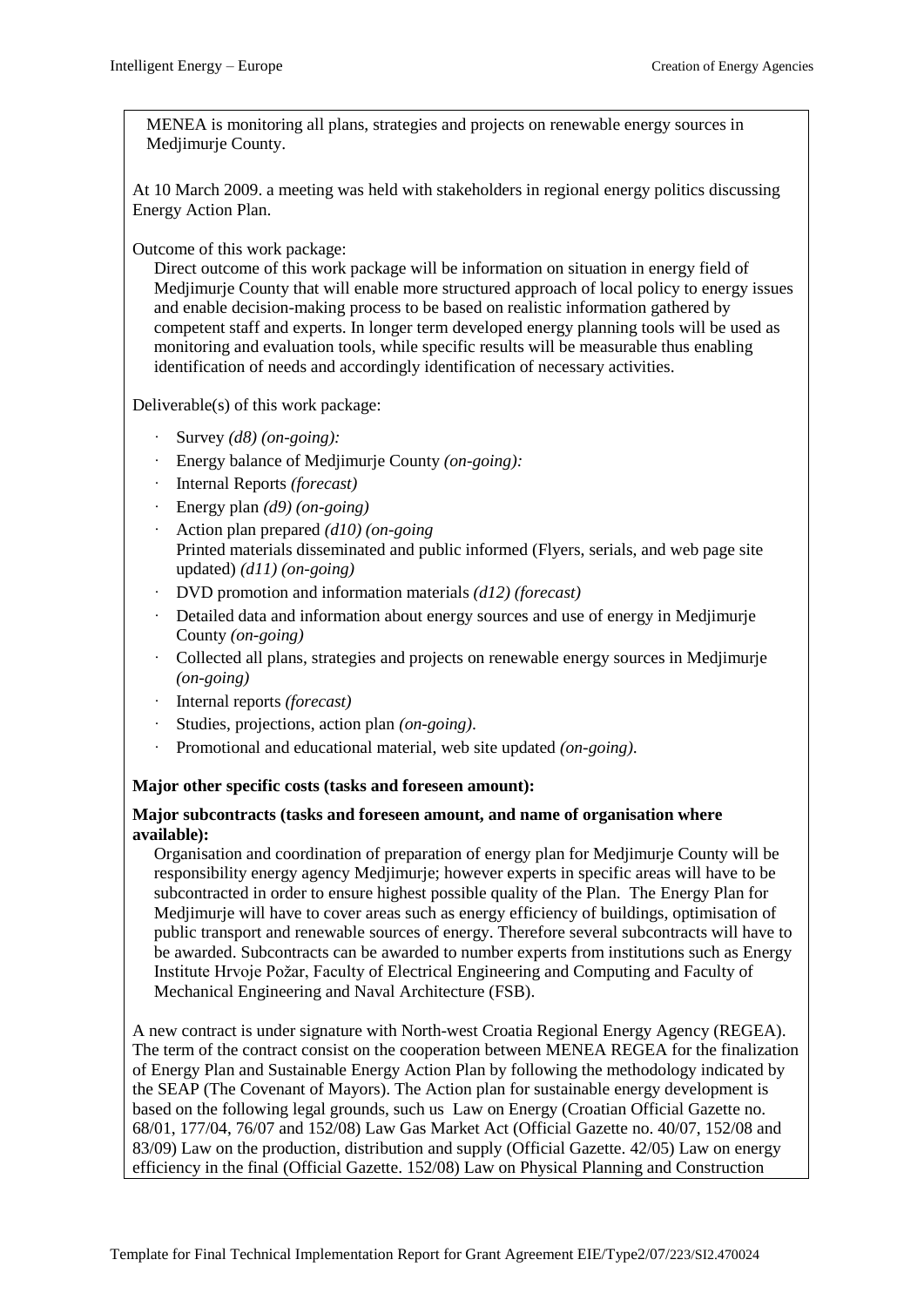(Official Gazette no. 76/2007) and Energy Development Strategy (Official Gazette no. 130/09) and by following the National Program Implementation Strategy for Energy Development and the National Energy Programs. The Action Plan will be finished at the end of March 2012.

Objective of the contract is also to train staff for the preparation of the Baseline Emission and SEAP in sight of the forecast signature of the Covenant of Mayors by the local municipalities of Medjimurje.

| $\vert$ N° of work package: 4 | Name of the work package:<br><sup>1</sup> Sector Activities |
|-------------------------------|-------------------------------------------------------------|
| Duration in months: 31        |                                                             |
|                               |                                                             |

# **Description of the work**:

Promotion of renewable energies and energy efficiency in the different sector of activities: private (housing, industry, transport, commercial...) and public (schools, public buildings, urbanism, public transport...). Partner cities will provide necessary information related to potential projects (e.g. Energy efficiency).

Agency work focus on following groups of activities in scope of this work package

- ·to promote use of renewable energies (especially biomass and geothermal) in all relevant sectors (especially industry and SME, agriculture, municipalities…),
- ·to promote energy efficiency (for individual houses, industry and SME, public buildings…) and assist interested parties from industry, SME's, private and public sectors

·to promote more efficient use of energy in transport.

- The following actions have been conducted by the agency:
- Agency collected data about consumption of electricity, gas, water, building characteristic of the public building in Medjimurje County. Data with all public buildings in Medjimurje County and information about their energy consumption is gathered in web site [www.isge.hr](http://www.isge.hr/) Free energy audits of 64 public buildings were conducted. Reports of energy audits are used as a baseline to recommend measures to reduce consumption of energy in public building. The database of public buildings (owned by Medjimurje County) with recommendations is created.
- MENEA prepared curricula for new academicals course for the Polytechnic of Medjimurje.The new course should prepare new figure of energy engineers. The curricula are under process of submission to the Ministry of Education of Croatia.
- Program for co-financing cost for installation solar panels for private household. The program is co-financed by FZOEU (Fond for Environmental Protection and Energy Efficiency) and supported by Medjimurje County. Public tender was opened in September and we received 64 applications for co-financing from private households. After consideration of received application (checking administrative requests of tender and technical characteristic of buildings) it was decided to give grants to 20 households. Total value of the project is 600.000,00 HRK, thereof Medjimurje County is financing 144.000,00 HRK and FZOEU 216.000,00 HRK. Since we had a big interest from private households to use RES it was decided to repeat tender next year, but with included grants also for biomass, isolation of facade and heat pumps.
- Applied on the program of the FZOEU for grants for detailed energy audit and certification of County building
- Green office established in own premises as a demonstrator of best practise for other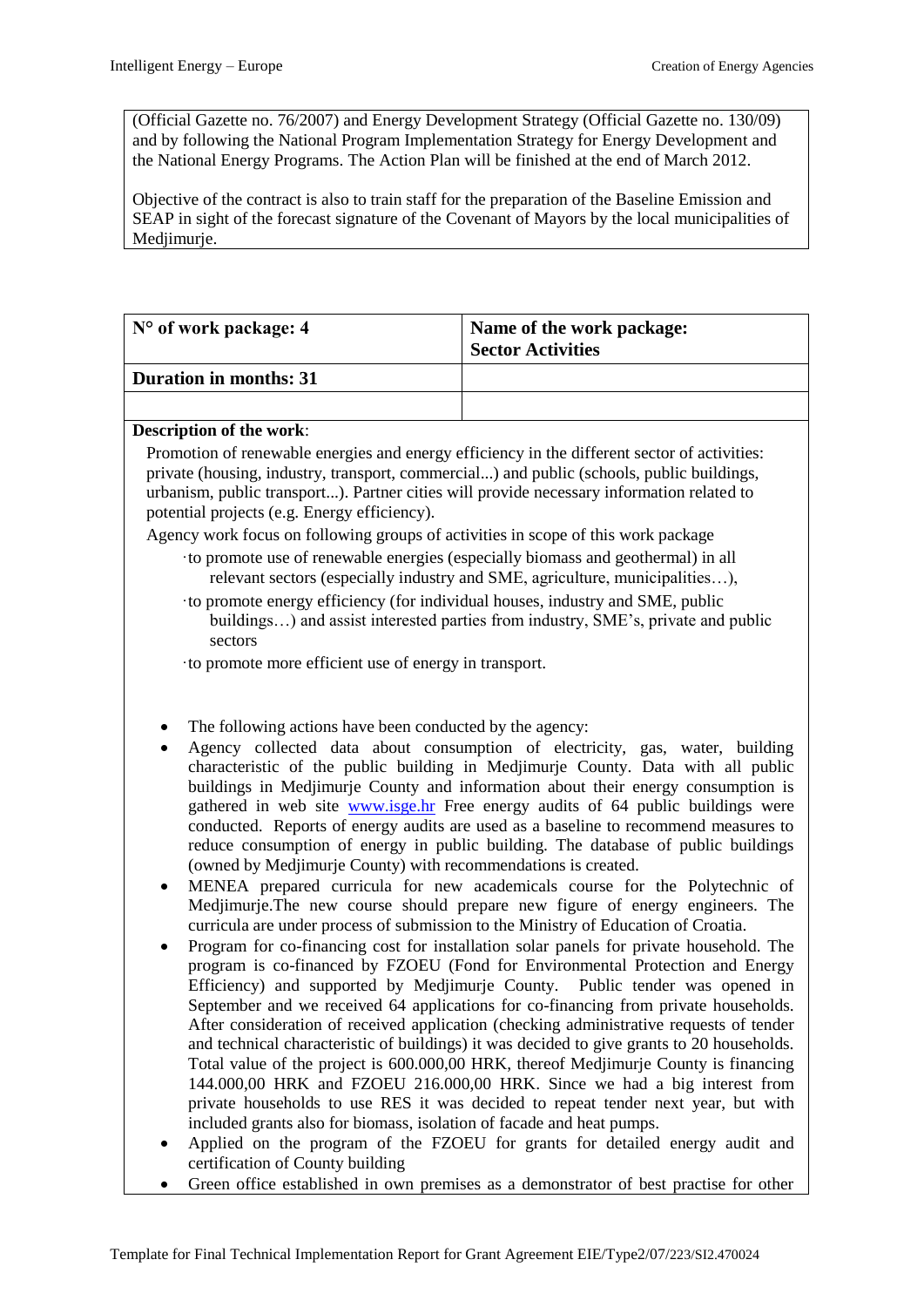offices buildings. Promoting rational use of energy in offices.

- Established EE-Info Corner in premises of High School "Construction School" in Čakovec. In the info-corner is present a show room with demonstration of rational use and renewable energy sources for energy buildings, flyers and brochures.
- Thermographic recording of the external envelope of the building 5 high schools in Medjimurje County. Thermographic recording of envelope is used as a method to audit the actual status of construction and provide a better insight for the optimal measures of energy efficiency which will be proposed when the buildings will be renovated. Thermographic recording was conducted in cooperation with Energy Institute Hrvoje Požar.
- Analysis of location and potentials for building solar power plants on the roofs of public buildings (7 buildings). Possibility for building one solar power plant next year.
- Approved project proposal applied on programme Instrument for pre-accession Assistance IPA Slovenija – Croatia. Project "Innovative Crossborder Region of RES" (acronym IR-OVE) started with implementation in May 2011. Medjimurje energy agency is project partner.
- Convenant of Mayors presented on several occasions to the Mayors of the City Čakovec, Prelog and Mursko Središće
- Membership to association Energy Cities presented to the City of Čakovec decided to became a member in 2012.
- Participated in drafting Medjimurje County Development Strategy 2011-2013 in the chapter about energy sources and projects.
- Actively involved in project "Integrated transport of passenger in Nord Croatia"
- One of the results of promotion activities is that the County gave 16 location licences for solar power plants in Medjimurje. Total power is 737 kW.
- MENEA prepared the documentation for co-funding of the project "Public road traffic in Medjimurje County" by the Environmental protection and energy efficiency Fund. The result of the project should be the well-organized public traffic, reducing the number of private car on roads. The plan is also to use local recourses for biofuel for the buses.

# The agency organized the following seminars:

# ·**Seminar for public institution:**

- · *Croatian Energy Policy*;– *Discussion about European, Croatian and Medjimurje Energy Policy*; 18 March 2009; Čakovec Attendees: 17
- · Presentation of the programme for co-financing projects in the field of RES and RUE (Fond for Environmental Protection and Energy Efficiency) on the Meeting of Mayors of the cities and municipalities; 15 July 2010; Čakovec; Attendees: 22 Mayors of Municipalities and 3 Mayors of the Cities
- · Presentation about Energy plan and Action plan on the Meeting of Mayors of the cities and municipalities, 26 October 2010; Čakovec; Attendees: 22 Mayors of Municipalities and 3 Mayors of the Cities
- · Presentation of the Covenant of Mayors on the Meeting of Mayors of the Cities and municipalities, 01 July 2011; Čakovec; Attendees: 22 Mayors of Municipalities and 3 Mayors of the Cities

# ·**Seminar for SME`s:**

- ·Energy efficient construction and use of RES and workshop: Project Greenbuildingplus 23 March 2009; Čakovec; Attendees: 35.
- ·Presentation of device for reduction of the electric energy company "Konergo", 27 April 2010, Čakovec
- ·"Centralized biogas plants in Medjimurje County"; 29 June 2010, Čakovec, Attendees: 22
- · MENEA organized with EIHP (Energy institute Hrvoje Požar) educational programme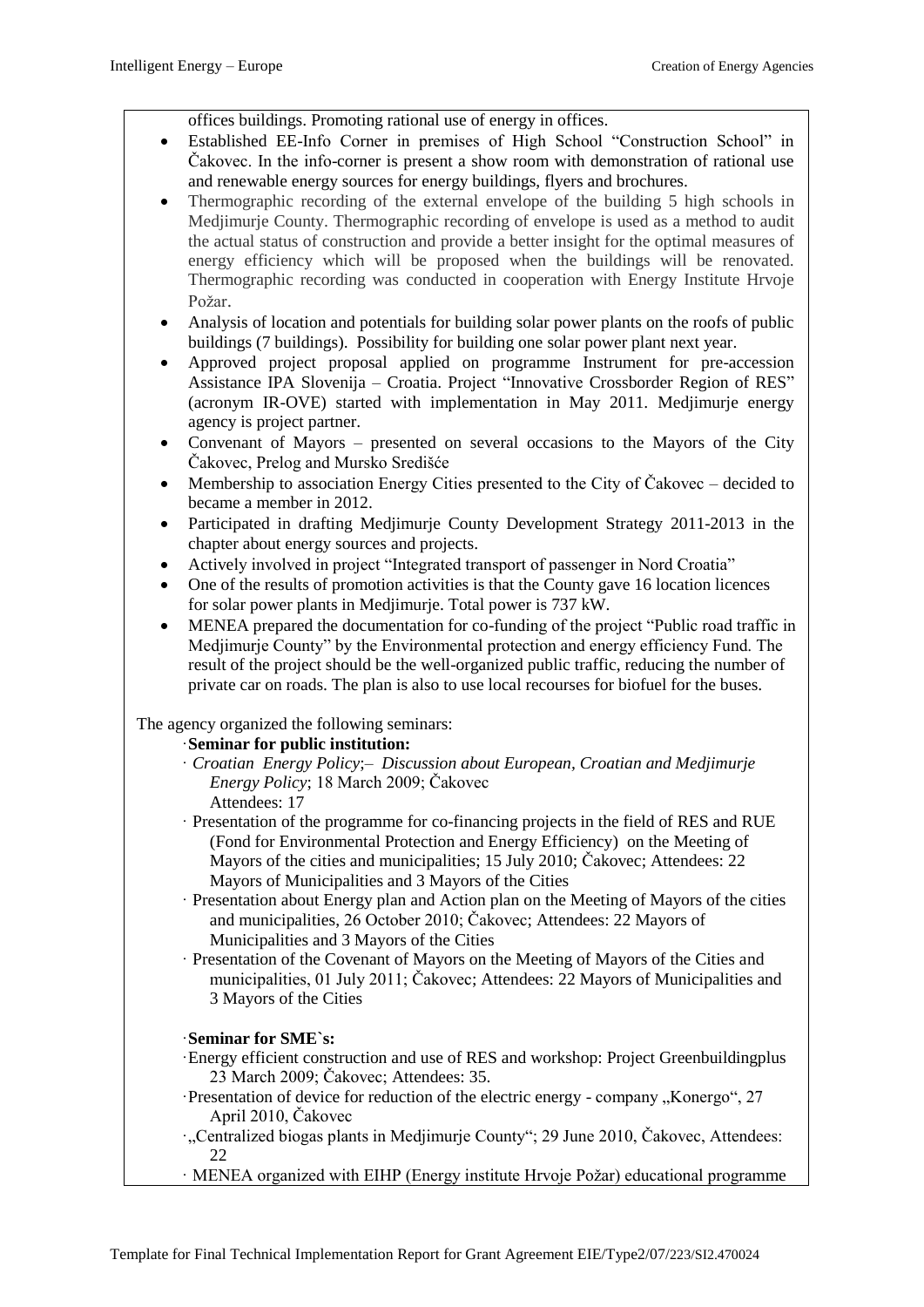with five seminars:

- ·«Financial models, law and administrative procedure for RES» 22 October 2010 Čakovec
- ·«Wind energy» 05 November 2010 Čakovec
- ·« Small hydro-power plants» 19 November 2010 Čakovec
- ·«Geothermal energy» 3 December 2010 Čakovec
- ·«Biomass and biogas» 14 December 2010 Čakovec
- 31 people participated in this educational programme.

#### **Tasks:**

·to promote and raise awareness about: (Achieved)

- o energy efficiency,
- o use of renewable energies, with focus on geothermal, biomass and wind power
- o more efficient use of energy in transport.
- ·to draft a detailed Action plan for each sector defining activities for following year. This Action plan will be along with the Energy plan but will be focused on specific projects and activities in the sector it addresses. (in progress)
- ·to conduct planned activities in line with adopted Action plan. (in progress)

## **Outcome of this work package:**

·awareness of the citizens and other sectors about RUE and RES,

- $\cdot$  5 % reduced CO<sub>2</sub> emissions to the atmosphere in period of 5 years period,
- ·10 % reduced energy consumption in three years period,
- ·10 % higher energy efficiency of public buildings in 5 years period,
- ·greater incentives from public budget to incorporate energy efficiency into public, private and business operations,
- ·strengthen the competitiveness of the economic sector by increased new energy related technologies transfer for 10% in three years period,
- ·initiated 3 pilot projects related to energy efficiency of public buildings,
- ·network building and meetings/contacts,
- ·in transport sector: improvement of air quality through reduction of CO2 emissions (5%), less noise impact, less energy consumption and awareness rising.

## **Deliverable(s) of this work package:**

Awareness about energy and renewable sources raised **(d13)** *(achieved)* CO<sup>2</sup> emissions reduced **(d14)** *(on-going)* Energy consumption reduced **(d15)** *(on-going)* Energy efficiency improved **(d16)** *(on-going)* Transfer of technology improved **(d17)** *(on-going)* Seminars for SME's **(d18)** *(achieved)* Seminars for public institutions **(d19)** *(achieved)* Elaboration of sectorial action plans **(d20)** *(on-going)***.**

# **Major other specific costs (tasks and foreseen amount):**

**Major subcontracts (tasks and foreseen amount, and name of organisation where available):**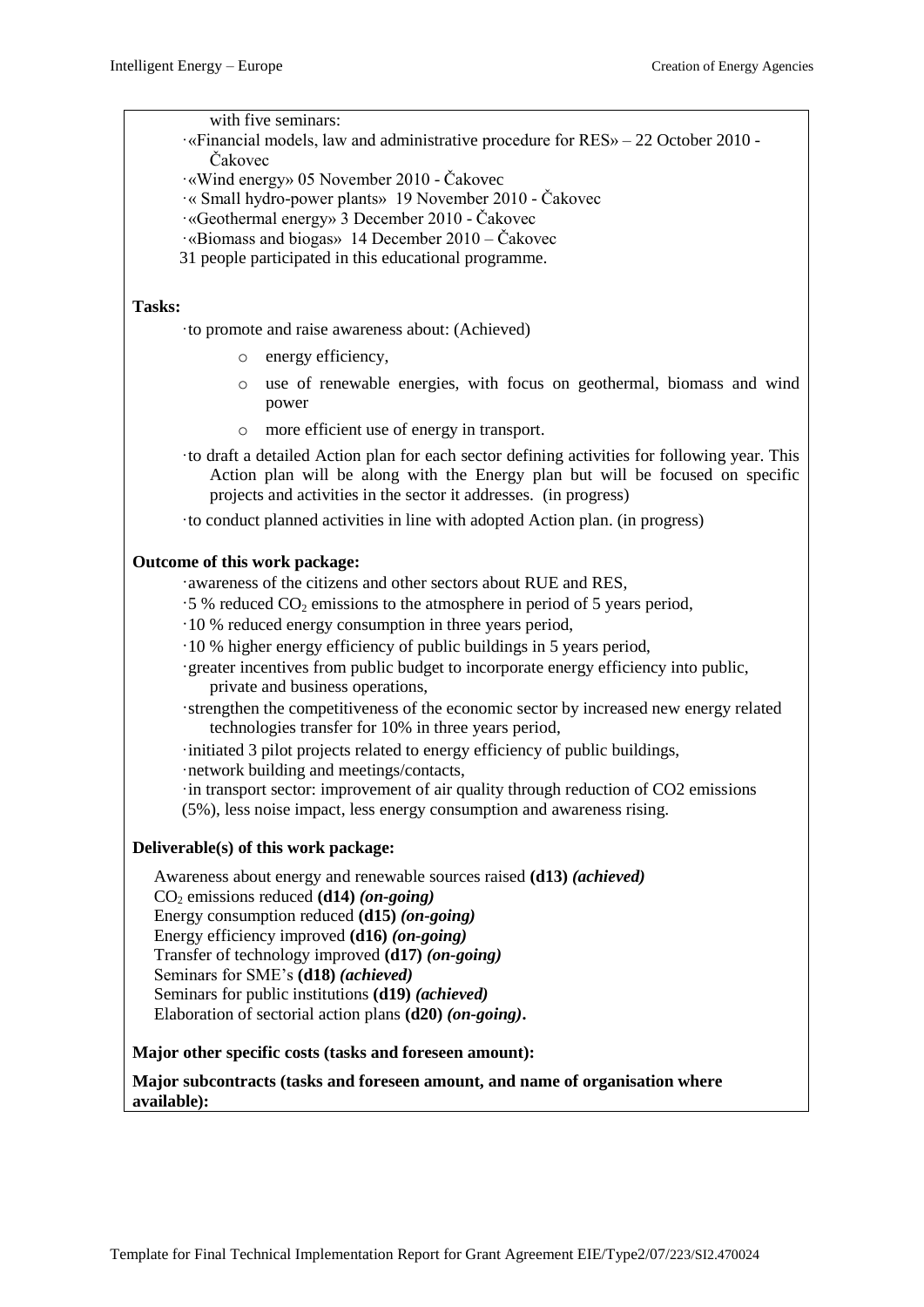| $\vert$ N° of work package: 5 | Name of the work package:<br><b>Horizontal Activities</b> |
|-------------------------------|-----------------------------------------------------------|
| Duration in months: 32        |                                                           |
|                               |                                                           |

## **Description of the work**:

One of most important tasks of the Agency is to provide accurate and up-to-date information to public and private entrepreneurs who are interested in energy efficiency and renewable energy sources. In order to provide good information in a structured manner quality services needs to be designed. Local and regional governments are going to support the process by providing all necessary information related to energy. Once services are designed, local and regional partners will promote services of the Agency to their partners and business sector.

Tasks of work package are all **achieved**.

# **Tasks:**

- 1. To design services for SME's and public sector, including energy evaluation of public buildings, private housing and SME's production facilities
- 2. Training of Agency staff related to energy legislation and delivering information to the interested private and public parties
- 3. Trainings and seminars for energy certification officers/experts
- 4. Organisation of training events and technical meetings (policy seminars, project approach and sources of financing seminars, for instance: how to save through energy efficiency seminars).
- Related to task 1. main services of Agency are: consulting SME`s and citizens about RES and REU, connecting with relevant institutions and people, finding sources of financing (connecting with bank and funds), drafting project proposals for applications on national and EU programmes, organizations of events, seminars, workshops, conferences, lectures about RES and REU. Related to task 1 and 4 the Agency provided accurate and latest information to private and public sectors. The Agency has data-base about the visitors (SME`s and private persons) which were informed and assisted.

MENEA consulted at least 60 SME which are located in Medjimurje County. Other 5 SME are located in Croatia but showed interest for activities in Medjmurje County. MENEA consulted SME through seminars, workshop and conferences organized in 3 years (advices and information about RES and REU, about sources of financing project, legal and administrative procedures required by Law etc.), meetings, telephone contacts and TV shows.

At least 100 citizens were consulted about energy saving and RES by Agency through seminars/workshops, meetings, telephone contacts, TV shows, newspaper articles, etc. Agency helped to solve their problems, doubt and answered their questions. In some case the Agency addressed them to the institution on the national level (ministries, energy institutes, etc.), which are specific to solve their particular problem.

# **Related to the task 4.**

MENEA cooperated in organization the following workshops, held by United Nations Development Programme (UNDP):

- Education of the energy managers: "How to use Information system for energy management – ISGE" – 09.11.2010.
- Workshop: "Methodology of energy analysis and interpretation of data about consumption" – 18.11.2010. and 02.12.2010.

Related to tasks 2 and 3 Agency staff participated on seminars, trainings, promotions and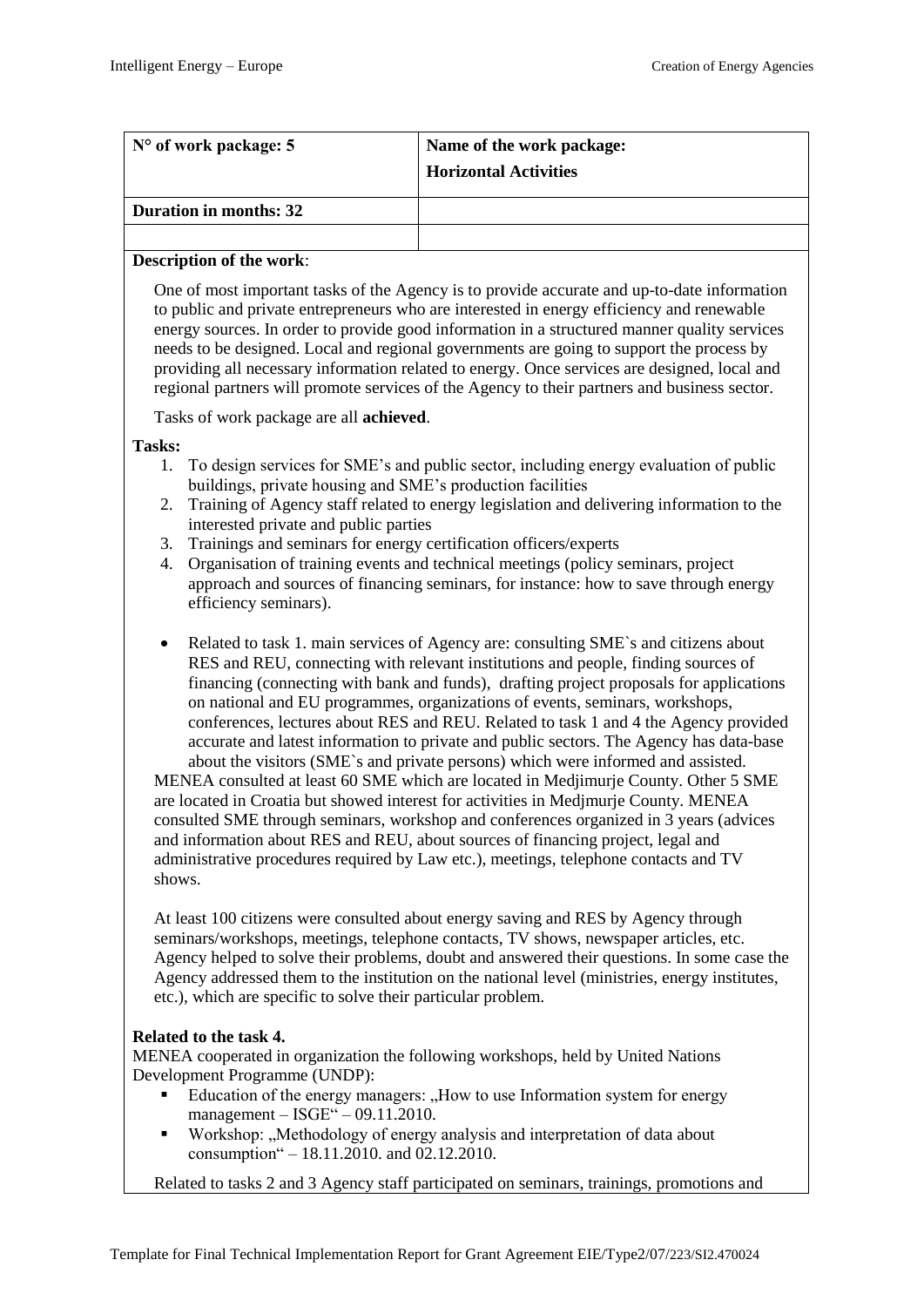conferences:

- Meeting of local energy agencies in Brussels  $-15$  September 2008
- International conference: Metrology, testing and accreditation Breaking the trading barriers – 09-19 November 2008; Cavtat, Croatia
- · Seminar**:** *Marketing and Sales for a Local Energy Agency***;** 9–10 December 2008; Zagreb; Organizers: REGEA, REDEA and ManagEnergy - (Mladen Boršić)
- · *Seminar za energetske savjetnike (Seminar for energy consultants)***;** 19–21 January 2009; Zagreb, Samobor
- · Seminar: *Registar javnih zgrada Medjimurske županije (Register of public buildings in Medjimurje County)***;** 3–4 February 2009; Čakovec
- · EU Energy Sustainable Week: *8 th ManagEnergy Annual Conference;* 8–15 February 2009; Bruxelles
- · Seminar: *Vodič za zakonske i administrativne procedure za proizvođače električne energije iz obnovljivih izvora i kogeneracije (Guide to the legal and administrative procedures for producers of electricity from renewable sources and cogeneration)*; 18 February 2009; Zagreb
- · *First Energy Summit in SEE***;** 3 April 2009; Zagreb
- · *Seminar za energetske savjetnike (Seminar for energy consultants)*; 16–18 April, 6–7 April 2009; Zagreb
- · Technical trip in Pomurje (Slovenija): *Road of the renewable sources (biogas plant in Germany; heating biomass in Beltinci; geothermal greenhouse in Tešanovcima; Smart house in Martijanec and passive house Črešnjavcima*); 24 April 2009; Slovenija
- · Conference *"Experience and possibilities of using range and forest biomass in Austria and Croatia"*; 6 April 2009, Zagreb
- · Conference *"Integration of renewable energy sources in power system"* 15 April 2009, Zagreb
- · Zagreb Fair: *Conference "TRANS-SOLAR" The fair INTERKLIMA;* 24–24th April 2009
- · *Sustainable Development of Cities Conference in the framework of Systematic energy management in counties and cities of Croatian***;** Zagreb, 27, 28 and 29 April 2009
- · Workshop: *"Promoting Energy Efficiency and renewable energy – project Greenbuildingplus;* Labin, 7 May 2009
- HGK (Croatian Chamber of Commerce), Brussels: *Seminar* "*Energy potential of Croatian regions and possibilities for cooperation"* 16-19 May 2009
- · Ministry of Education and Sports: *Info workshop for potential applicants for the grant of an investment fund for science and innovation within the IPA IIIc*. 1 June 2009
- · Frankfurt: Delegate traveling to the theme *"Energy Efficiency in Buildings"* 14-16 September 2009
- · Zagreb Fair: *Conference on "Renewable Energy in the public sector"* 16 September 2009
- · Workshop NIMSEC: *"Recent trends in the heating system"* 22 September 2009
- · *"Presentation of a strategy for sustainable energy use in Karlovac county"*; Karlovac, 9
- · Seminar *"RES, technology and economic development"* 27 October 2009
- · *"Annual meeting of local and regional energy agencies"*; Brussels 17–20 November 2009
- · Workshop: *"Planning for energy development in the counties and the production of sustainable energy plans"*; 30 November 2009
- · Workshop: *"Innovative technologies as the basis for expansion of cooperation between the Croatia and Germany"* 8 December 2009
- · Seminar: **Trends on market – energy from wood**; 18 February 2010; Zagreb
- · Study trip **World sustainable days** fair and conference; 08 March 2010; Wels, Austria
- · Osvaldo Barbarisi attended from 14 April 2010 till 23 July 2010 to the on-line Advanced course in "**Solar Energy Systems and other renewable energies in buildings**" 4 ECTS. Course was held by Universidad de Burgos - Department of Electromechanical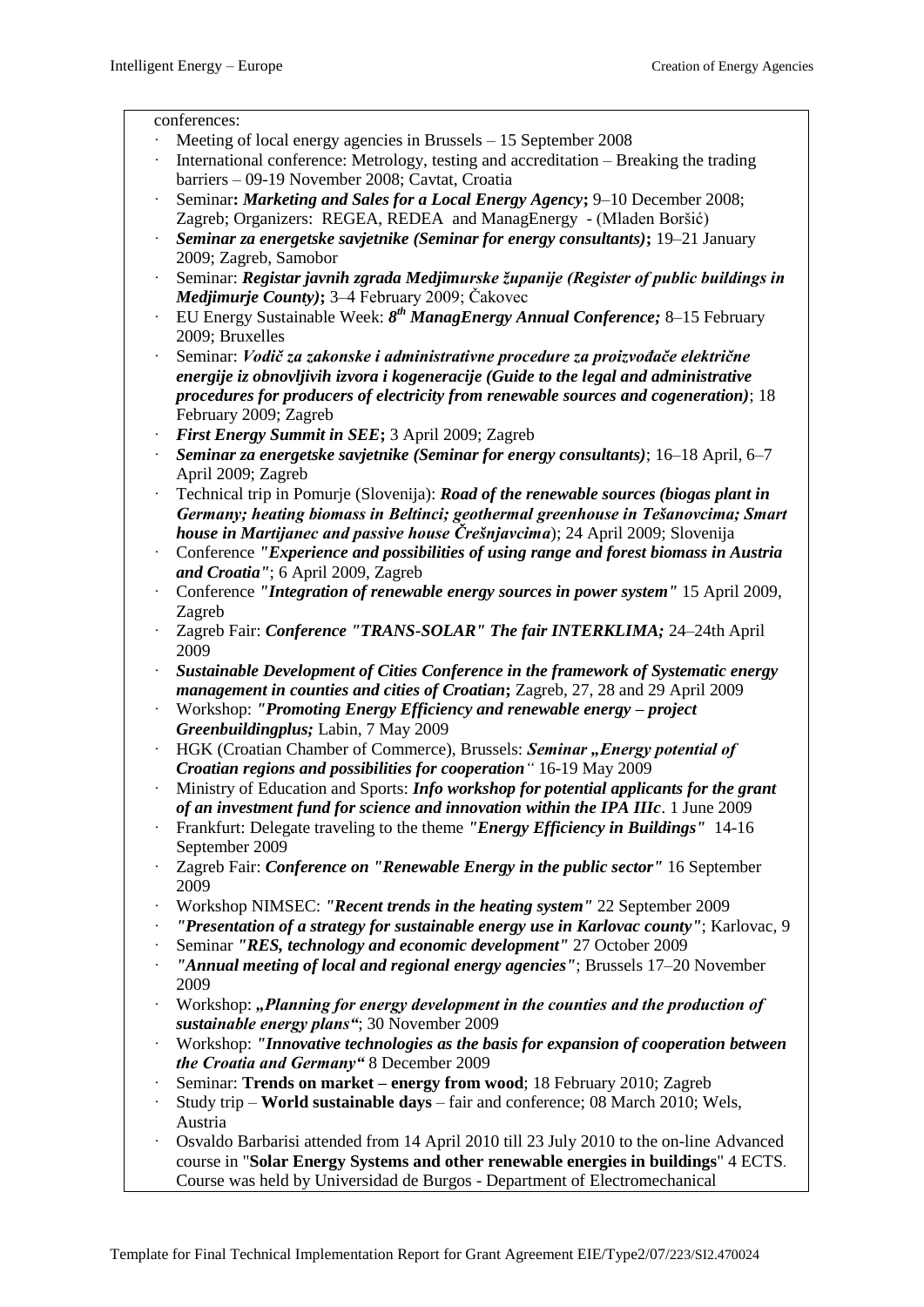Engineering Burgos (Portugal).

- · Osvaldo Barbarisi attended the Intensive course (40h) "**Course for energy consultant**" organized by UNDP 12-26 October 2010.
- · Course organized by EIHP «**RES and Energy economy**, November and December 2010
- Presentation: "Funding programs of the EBRD"; 09 December 2010; Čakovec
- Public discussion: "Adjustment of the Croatian Energetics Law"; 13 January 2011; Zagreb
- National info day "Intelligent Energy Europe"; 09 March 2011; Zagreb
- · Workshop: **"Financing Sustainable energy action plans"-** organized by ManagEnergy; 05 April 2011; Zagreb
- Round table: "RES, advance energy grids and energy efficiency"; 18 April 2011; Zagreb
- Seminar: "Renewable energy sources"; 28 June 2011; Zagreb
- Seminar: "Energy Sustainable development of the Cities"; 06 July 2011; Zagreb
- · Fair: "**Days of energetics 2011**"; 28 September 2011: Zagreb
- Conference: "Achieving social, environmental and economic sustainability through **energy efficiency"**; 30 September and 1 October 2011; Zagreb
- · **2 nd Informed Cities Forum: RIO+20, local performance and the role of research**; 24.- 28. October 2011; Napoli, Italy

## **Outcome of this work package:**

- Data-base of the visitors most important are SME's and companies dealing with energy issues, but also private persons with interest in energy. Solving of the doubts and clarifications – informing general public about services and opportunities
- Training of key actors at least 5 people will be trained to provide with services to SME's, public and private sector
- Public will be better informed about services Agency provides increasing interest in energy related issues – 60 enterprises and 100 private persons assisted with advice or more specific services (project preparation, identification of sources of financing, elaboration of needs or analysis)
- · Increased number of energy related projects implemented in the region by about 20 %
- Increase in implemented RES projects of about 15 %
- Transfer of technology increased by about 10 %

## **Deliverable(s) of this work package:**

- · Guidelines for services **(d21) (achieved)**
- · Brochures **(d22) (on-going)**
- · No. of SME's and citizens assisted **(d23, d24) (achieved)**
- · Trainings **(d25) (achieved)** and seminars **(d26) (achieved)**
- · No. of energy related projects increased **(d27) (achieved)**
- · RES projects increased **(d28) (achieved).**

## **Major other specific costs (tasks and foreseen amount):**

**Major subcontracts (tasks and foreseen amount, and name of organisation where available):**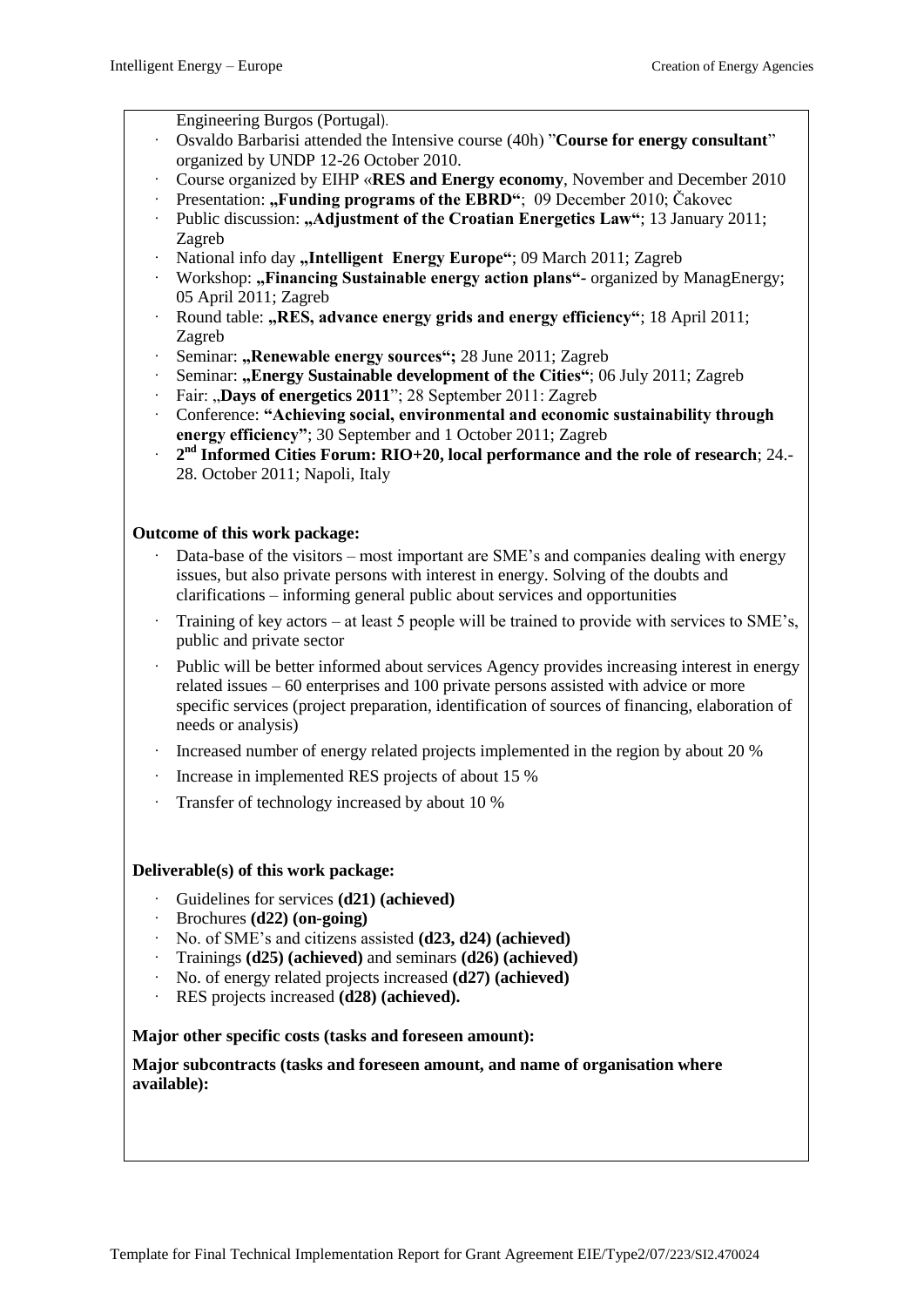| $\vert$ N° of work package: 6 | Name of the work package:                                                 |  |  |  |  |  |  |  |
|-------------------------------|---------------------------------------------------------------------------|--|--|--|--|--|--|--|
|                               | Communication and dissemination at local,<br>regional and national levels |  |  |  |  |  |  |  |
| Duration in months: 36        |                                                                           |  |  |  |  |  |  |  |
|                               |                                                                           |  |  |  |  |  |  |  |

#### **Description of the work**:

Most of dissemination of information activities will be performed on the local level (Medjimurje County, partner cities will be involved in all public events and dissemination activities), but activities include regional and national level promotion events.

The tasks of this work package are achieved.

## **Tasks:**

- 1. To make Public relation plan, with detailed PR activities and description of means, media and level of dissemination of information
- 2. Promoting the services of the agency and goals/purpose of the Agency considering number of promotion materials already foreseen through other working packages (for instance WP 5 includes promotion of services), this materials will be published after midterm evaluation of results (performed by external evaluator – LEA Pomurje) and will present results achieved by that period (d24). Booklets will be published at the end of the project with summary of all activities and main results achieved (d25).
- 3. Dissemination of information about rational use of energy (RUE) and renewable energy sources in Medjimurje County based on sectors described in WP 4. There is a lot of potential in business sector which can reduce energy expenditures and reinvest in business. Public sector owns a lot of old and energy inefficient buildings which could achieve significant savings in the long run. They are main target group for this activity, but also private sector will not be neglected.
- 4. Events organization and participation (training seminars, campaign of information, participation to fairs, demonstrations of specific technologies, promotion of eco driving techniques etc.). Main target group for this activity are companies and people directly involved in these specific sectors. For instance, specific technologies related to intelligent houses can be performed by Končar and targeted groups will be general public and entire construction sector in the County of Medjimurje. In scope of MESAP (Entrepreneurial Fair of Medjimurje) which has regional character, technologies and best practices can be presented to public and business sector.
- 5. Organize cooperation and network activities
- 6. Measuring the success of undertaken activities
- 7. Energy week. Organizing different events in order to promote energy efficiency.

Related to task 1) Agency created Public relation plan.

Related to task 2) Agency printed only flayers for promotional purpose. Since we didn`t have money to print and design booklets and brochures, promotion of services, goals, purpose and results of the Agency were disseminated through seminars, workshops, conferences, website, TV and radio shows.

Related to task 2) and task 3) the Agency had the following activities through media (radio, TV, newspaper)

- · 17 March 2009: on Čakovec TV channel, presentation of activities and policy of Medjmurje Energy Agency
- · 1 June 2009: on Radio 1 (local radio station), radio show about renewable energy sources
- · 20 July 2009: on Radio 1 (local radio station), radio show about energy efficiency
- · 11 newspaper articles in local newspapers.

Related to task 4) the agency organized following:

Seminar: Sunčeva energija *(«Sun Energy»)*; 16 June 2009. Attendees 65.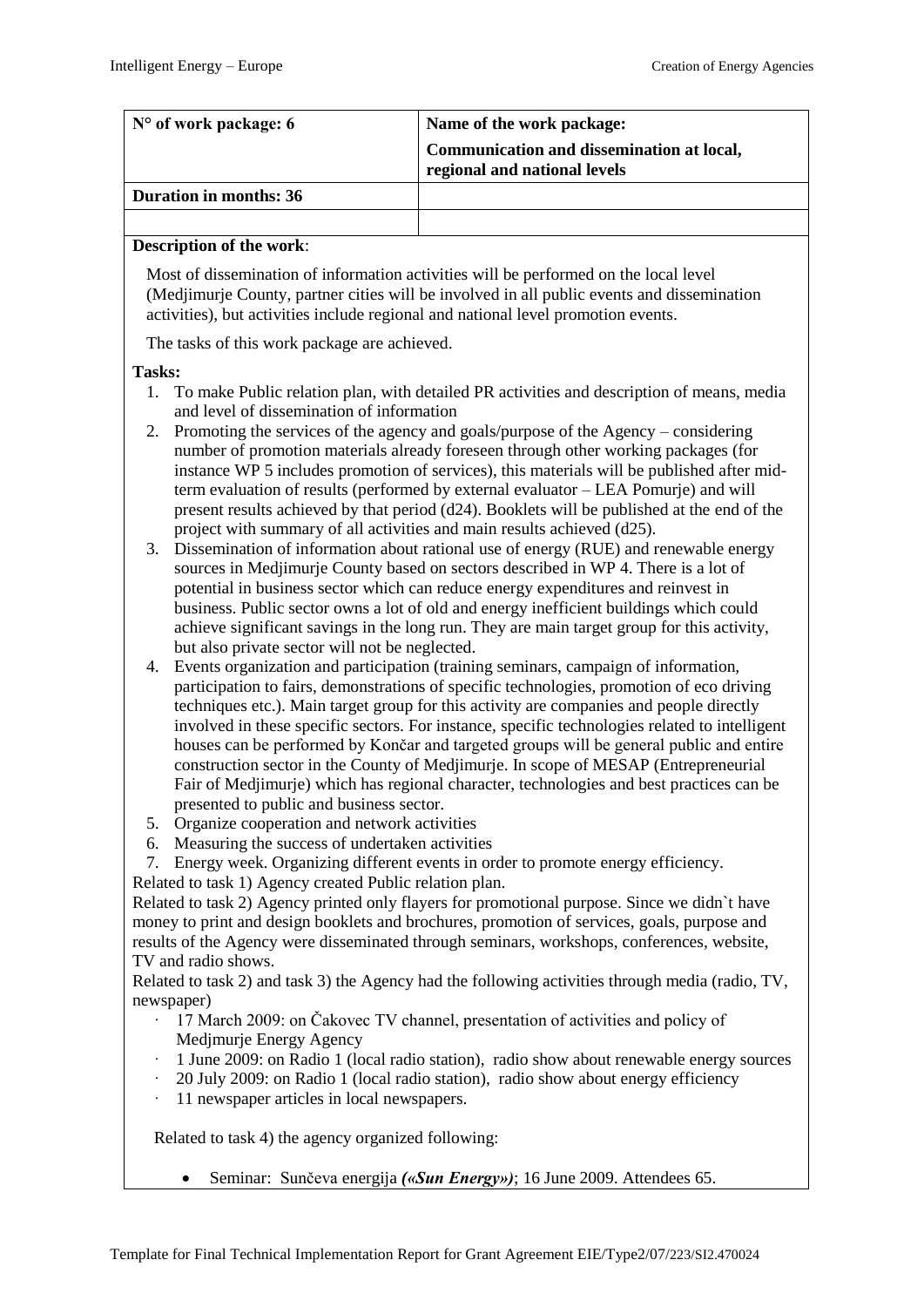- Seminar:*"***Praktični savjeti za uporabu sunčeve energije" («Practical advices for the use of solar Energy»)**; 21 November 2009. The seminar was held during the Expo MESAP – the fair of agriculture, food, utilities and environmental equipment and renewable energy sources and modern construction. Attendess: 34Seminar: **The potentiality of commercial use of geothermal resources in Medjimurje** *-* 1 February 2009; Čakovec. Attendees: 20
- Conference: **Energy Efficiency;** 20 April 2011, Čakovec; Attendees: 42
- **•** Presentation of the MENEA planed project for Medjimurje County ; 28 April 2011, Čakovec
- Seminar: **"Biomass – potential and technology";** 9 May 2011, Čakovec; Attendees: 11
- Workshop: **"IPARD grants – investments into RES";** 04 July 2011; Čakovec; Attendees: 16
- Workshop: **"Reducing consumption and cost through increasing quality of electric energy";** 04. October 2011; Čakovec, Attendees: 12

Related to the task 5) the Agency signed an accord with the other Energy Agencies in Croatia (REGEA, REA IRENA, REA Kvarner, REA Sjever) to promote the common activities of RUE and RES. The chart has been signed by the agencies on May 2010.

Related to the task 7) Energy week was organized 21 and 22 November 2009, on the fair of agriculture, food, utilities and environmental equipment and renewable energy sources and modern construction. Along the usual fair activities, educational presentations were held for visitors. 50 exhibitors presented their products and services.

# **Outcome of this work package:**

- Higher awareness about work, goals and purpose of the Agency. Estimation is that about 30 % of population of the County of Medjimurje is aware of existence of MENEA
- Better understanding of RES and RUE issues and policy measures, Agency activities and possibilities for economy – 30 % of population of Medjimurje understands goals and function of MENEA
- · Awareness on national level about existence and activities of the Agency will increase by 30 %
- · Created networks and cooperation between local authorities, institutions and entrepreneurs with regional, national and international organisations and experts increased by 30 %.

## **Deliverable(s) of this work package:**

- · PR plan *(d29) (achieved)*,
- · DVD materials *(d30) (on-going)*
- · Brochures *(d31) (on-going)*, booklets *(d32) (on-going)*
- · Awareness about LEA Medjimurje purpose and goals raised *(d33) (achieved)*
- · Seminars *(d34) (achieved)*,
- · Workshops and trainings *(d35) (achieved)*,
- Energy Week public events (demonstrations, competitions in eco innovations for youth) *(d36) (achieved)*.

# **Major other specific costs (tasks and foreseen amount):**

## **Major subcontracts**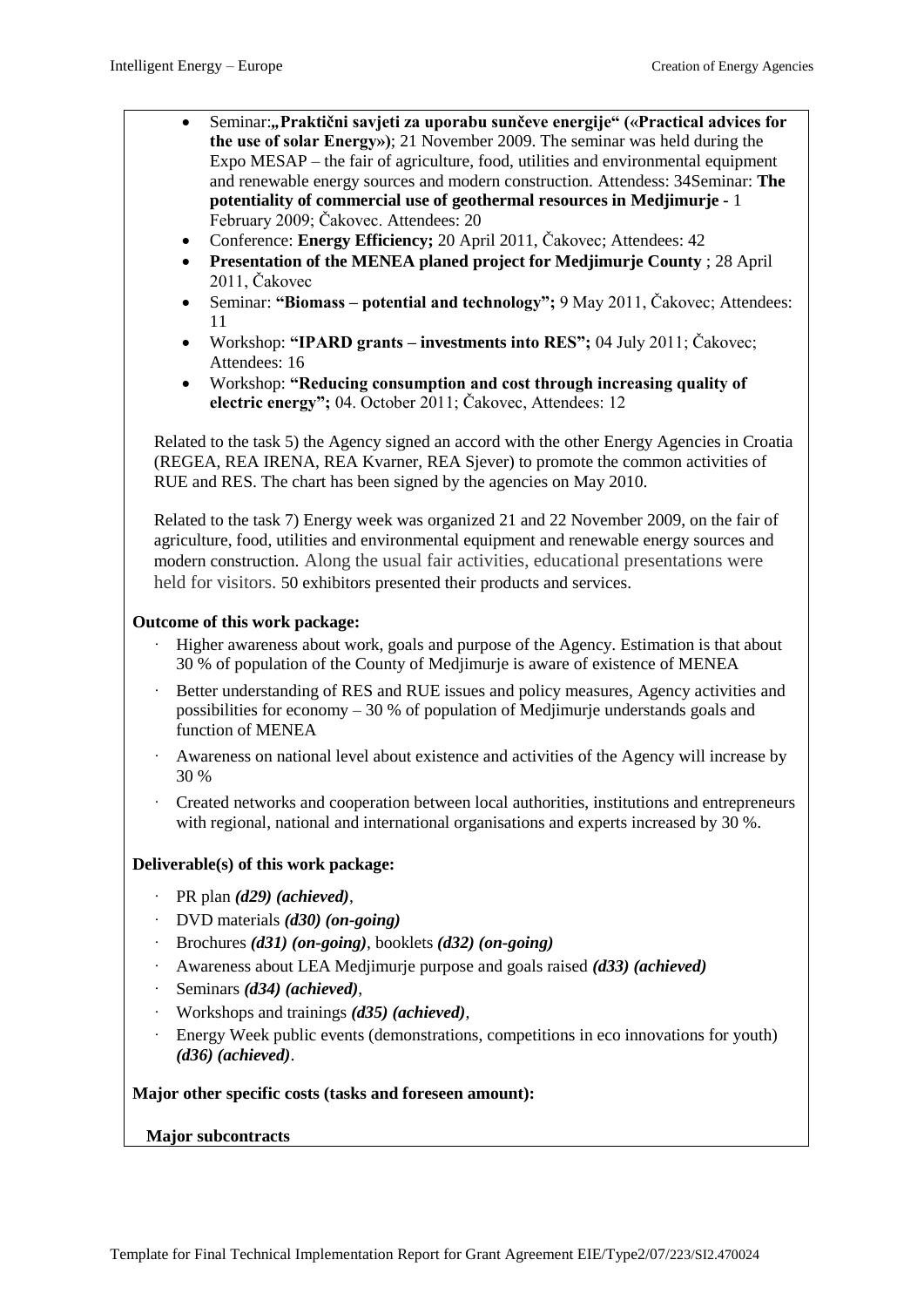| $\vert$ N° of work package: 7 | Name of the work package:<br>Capacity building through European co-operation |
|-------------------------------|------------------------------------------------------------------------------|
| Duration in months: 36        |                                                                              |
|                               |                                                                              |

## **Description of the work**:

Work of the agency will be improved and expertise of agency staff strengthened through number of transfer of knowledge and best practices activities.

# **Tasks:**

- 1. Kick-off meeting: The kick-off meeting was held in Lleida (co-ordinator of the project). (**achieved**)
- 2. Partners of the European consortium will meet with the following objectives (**achieved**): a.Establishment of a trans-national strategy, objectives and organisation of the European cooperation
	- b. Establishment of a trans-national schedule (date and place of future meetings …)
- 3. Annual consortium meetings: Members of the European consortium will meet at least once a year with the following objectives (**achieved**):
	- a.sharing information and experience and the results of successful projects
	- b. presenting a report on the activities and projects carried out by each agency
	- c.presenting the progress report on Agency work programmes
	- d. evaluating the possibility of joint involvement in other European programmes
		- Annual meeting was held in Lleida (2009), Montpellier (2010) and in Cavtat (2011)
- 4. End of EC agreement meeting. Consortium Agencies will present a global review of the 3 year work programme and will present the future actions for their agency (funding, new work programmes, changes in membership, staff changes, new activities…). Members of the consortium will also establish a new international work programme in order to establish a long term framework for this partnership. This special international conference will be open to everybody. (**achieved**)
- Last meeting of the Consortium Agencies was held in Cavtat, Croatia, 15-17 June 2011. In the scope of the International Symposium Metrological Infrastructure, last day of the Symposium was dedicated for presentations of activities and plans of the Consortium Agencies.

Agencies determinated future cooperation, partnership on projects, sharing good practises and experience, etc.

- 5. Punctual (short term) staff/trainee exchange: to help cement the partnership and to effectively provide a mechanism for enhanced technology transfer and training. However, to make this possibility absolutely clear, the staff exchanges will be organized only in a case of a very large and significant project. An opportunity far more realistic is that the agency will organize short term exchanges of their younger staff (graduate students and like). (**forecast**)
- Staff exchanges were not organized because of the lack of money.
- 6. Network initiations: The annual consortium meeting in Medjimurje (Croatia) could be the occasion for inviting other East European agencies and sharing the experiences and knowhow of both members of the consortium. We propose, if this could be possible, to associate every partner's mentor agency, to this meeting, in order to share their great experience with other East European agencies.

Catalysing and nurturing networks linking academic/school groups, technicians, experts, communities or industry groups within the three participant municipalities, and subregions in Spain, Croatia and France. (**achieved**)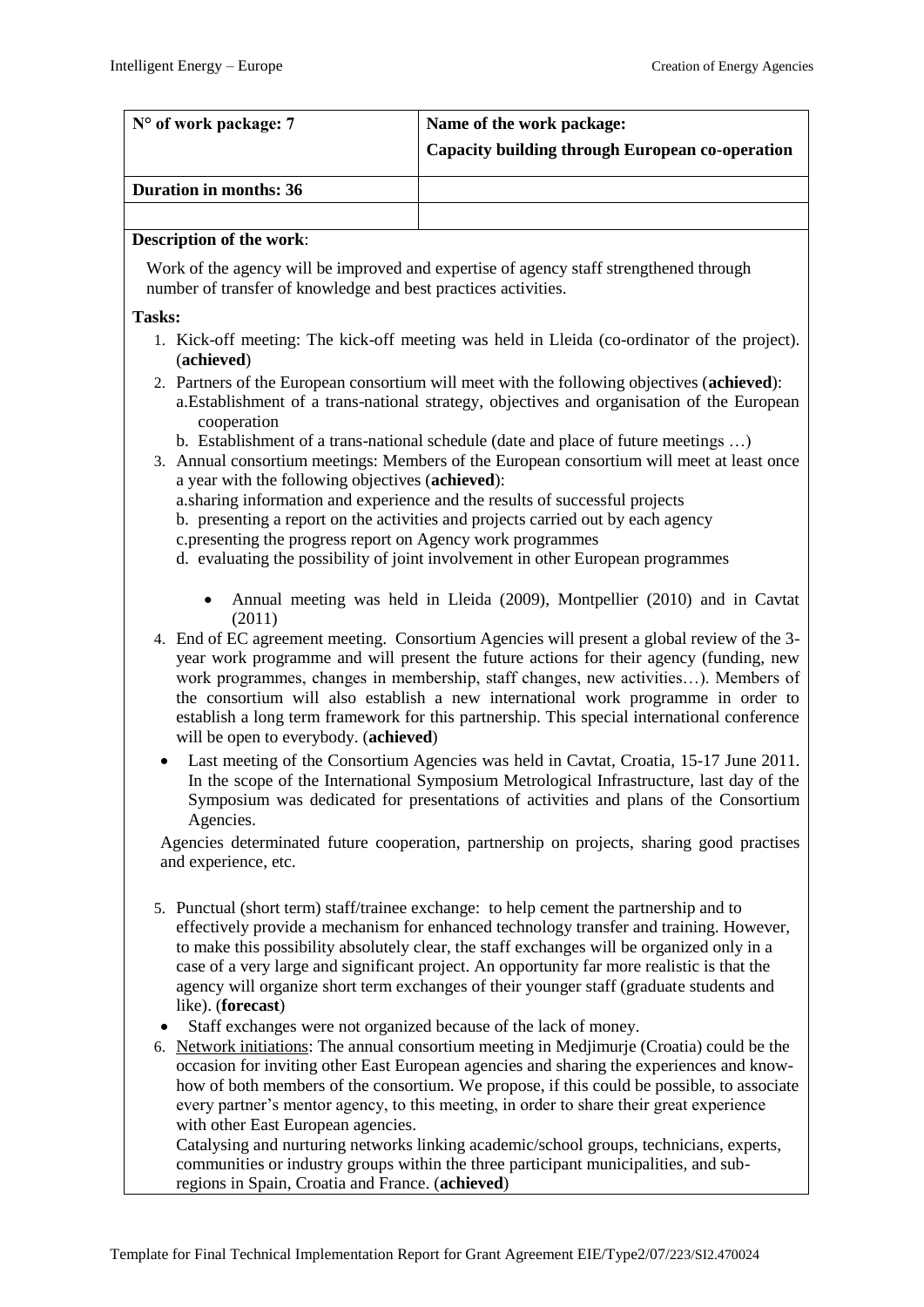- The agency promoted education and employment of the youth specialist technical professional in cooperation with, Medjimurje Country, REDEA, and Medjimurje Polytechnic. The promotion includes
	- Seven scholarships with the French School École des Mines de Douai, Ecole Supérieure de Métrologie (ESM). A Ph.D. student position in the Laboratory of systematic engineering L'Université de Versailles Saint Quentin en Yvelines, France, Laboratoire d'Ingénierie des Systèmes – LISV;
	- A Post-Doctoral position at the Laboratoire National Henri Becquerel, Commissariat à l'Energie Atomique de Saclay, Gif-sur-Yvette, France. Laboratoire National de Métrologie et d'Essais (LNE) in Paris for a period of 12 to 18 months on "Improvement of ESR/alanine dosimetry applied to radiotherapy dose level by ESR spectra simulation".

The Agency is organized in cooperation with Lleida Energy Agency and LEA Montpellier the Second Symposium of Energy Agencies of Mediterranean Countries "Mediterranean Industry of the Sun", which will be held 15-17 June 2011, located at the same date and facilities of the Symposium Metrological Infrastructure. Sixty-one (61) participants were from nineteen countries: Belgium, Bulgaria, Croatia, Czech Republic, France, Germany, Italy, Japan, Korea, Latvia, Lithuania, Portugal, Republic Of Macedonia, Romania, Slovakia, Spain, Sweden, Ukraine, and United Kingdom. They presented forty-three (43) presentations.

Regarding the TC 20 Sessions on Energy Measurement the Symposium was the forum for presentation of first results of the Energy Call of the EURAMET European Metrology Research Programme (EMRP). The EMRP is implemented by EURAMET, organised by 22 National Metrology Institutes, supported by the European Union and has a value of over 400 M€.

One of the EMRP Joint Research Project – JRP, The MetroFission  $\rightarrow$  Metrology for New Generation Nuclear Power Plants (http://projects.npl.co.uk/metrofission) organised the special session and had also its Consortium meeting.

As a result, the presentations were at highest scientific level characterising the state of the art in energy measurement.

- 7. Information management and dissemination: Use of common systems, methodologies and in particular a combined approach to using the web (providing an interactive portal for reaching the individual citizen, company or community). In addition, naturally, the web page will be used to maintain a fluid and constant communication among the partners. It will help to exchange the experience on energy programming and/or any other activity of importance. As such, it will serve to establish friendly relations between agencies. (**achieved**)
- 8. Support of the Montpellier's International conference, held on 4–6 February 2010: The Medjimurje Energy Agency with Lleida Energy Agency supported the Montpellier's International conference. A delegation from Medjimurje County also participated to the conference. (**achieved**)
- 9. Punctual collaboration on EU projects: The partners will also actively collaborate with the possible presentation of EU projects whether concerning Intelligent Energy, LIFE, Interreg and/or any other projects of possible interest for one, more or all three partners. (**achieved**).

# **Outcome of this work package:**

Good organisational structure and division of work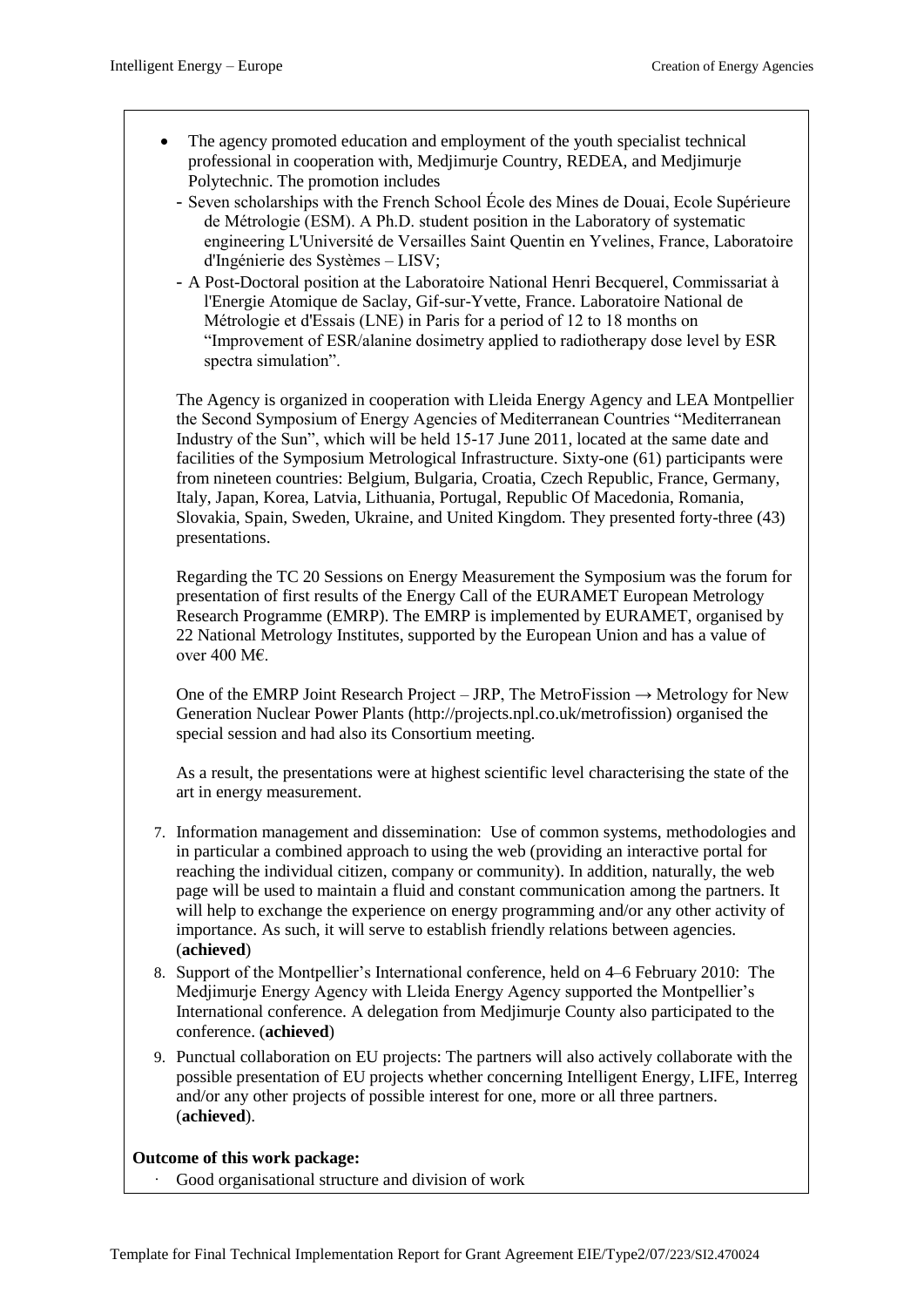- Broader cooperation and partnerships network
- Improving services and fostering generation and exchange of new ideas.

#### **Deliverable(s) of this work package:**

- Meetings, seminars, trainings with local authorities networking on local and national level *(d37) (achieved)*
- · Travel (meeting energy agencies in EU) networking with EU energy related institutions *(d38) (achieved)***.**

**Major other specific costs (tasks and foreseen amount):**

**Major subcontracts (tasks and foreseen amount, and name of organisation where available):**

| $No$ of work package: 8       | Name of the work package:<br><b>Common dissemination activities</b> |
|-------------------------------|---------------------------------------------------------------------|
| <b>Duration in months: 36</b> |                                                                     |
|                               |                                                                     |

#### **Description of the work**

The work package covers resources to contribute, upon written request by the IEEA to common dissemination activities shared by the IEE projects in order to increase synergies amongst the projects and visibility of the project results.

*Task 1*: Contribution to the development of online information systems under IEEA management (e.g. project fact sheets, reports, slides, electronic deliverables, images) in the quality and form specified

*Task 2*: Participation and/or contribution, to information and dissemination events (contractors' workshops, conferences, briefing days, exhibitions, etc.) related to Intelligent Energy – Europe or other relevant EU programmes or actions

*Task 3*: Contribution to the preparation of common presentation material related to IEE actions, like the "Intelligent Energy News" newsletter and other printable or audio-visual media developed by the IEEA.

The tasks of the work package are achieved

- Agency`s staff participated at the meeting of local energy agencies in Brussels 17- 20 November 2009.
- Agency`s staff participated at the meeting of local energy agencies in Brussels 18- 19 May 2011.
- Agency's staff participated at the "Sustainable Energy Week 2010", 22–26 March 2010 in Brussels, Belgium.
- Staff participated at local energy agencies meeting, 15-18 September 2008
- Staff participated at 8<sup>th</sup> Management Annual Conference, 8 February 2009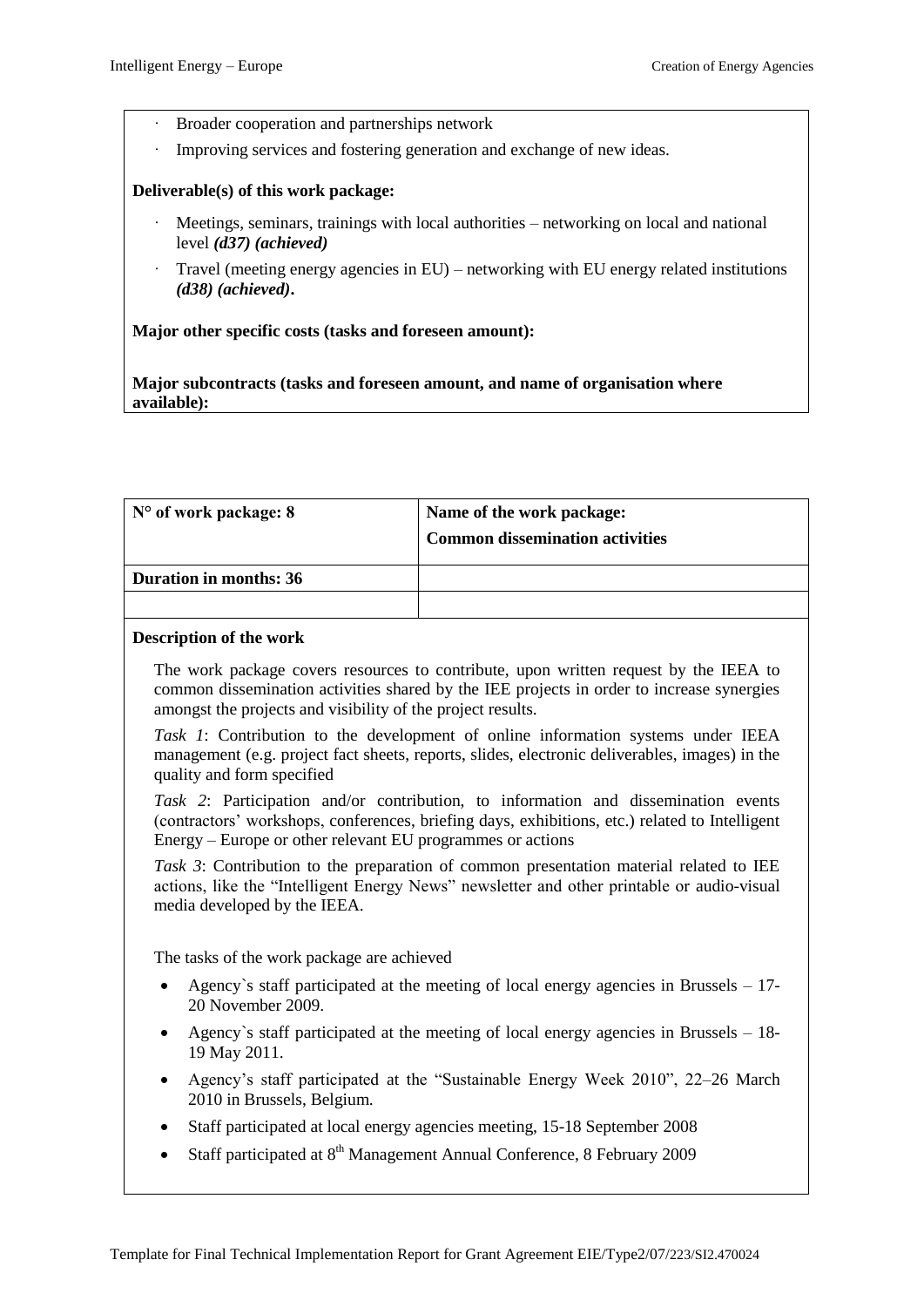#### **Outcome of this work package:**

- Delivering of contributions to the online information systems and web-sites
- Participation in information and dissemination events, such as contractors' workshops, conferences
- · Delivery of common presentation material and media tools.

#### **Deliverable(s) of this work package:**

- Inputs to the IEEA's online information systems and web-site, (e.g. project fact sheets, reports, slides, electronic deliverables, images and regular up-dates thereof) in the quality and form specified (*achieved*)
- Project presentations and background material presented at information and dissemination events including feedback analysis thereof (*achieved*)
- · Inputs to common presentation material related to IEE actions, such as articles for newsletters, posters, interviews, visuals (*achieved*).

#### **Major other specific costs (tasks and foreseen amount):**

**Major subcontracts (tasks and foreseen amount, and name of organisation where available):**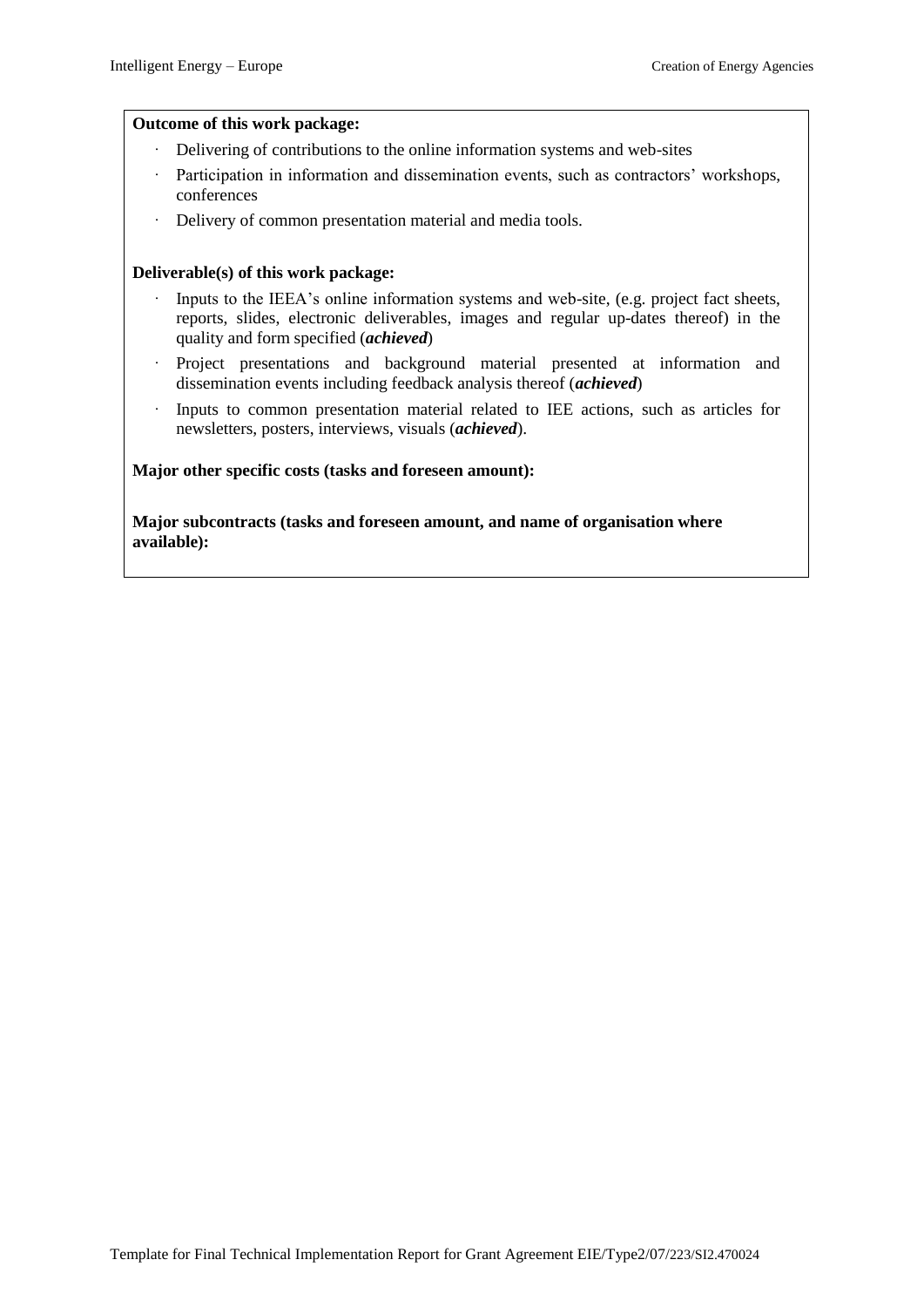# **B.2 Schedule of Agency Work Programme**

| Work package / Duration of<br>the project (in months)                                          |   | $\bigcap$ | $\overline{3}$ | 5 | 6 | $\mathbf{r}$    | 8 | 9 | 10 | 11 | 12 | 13 | 14 | 15 | 16          | 17 | 18 | 19 | 20 | 21 | 22 | 23 | 24 | 25 |  |
|------------------------------------------------------------------------------------------------|---|-----------|----------------|---|---|-----------------|---|---|----|----|----|----|----|----|-------------|----|----|----|----|----|----|----|----|----|--|
| Work package 2:<br>Management                                                                  |   |           |                |   |   |                 |   |   |    |    |    |    |    |    |             |    |    |    |    |    |    |    |    |    |  |
| Work package 3: Energy<br>planning                                                             |   |           |                |   |   |                 |   |   |    |    |    |    |    |    |             |    |    |    |    |    |    |    |    |    |  |
| Work package 4: Sector<br>activities                                                           |   |           |                |   |   |                 |   |   |    |    |    |    |    |    |             |    |    |    |    |    |    |    |    |    |  |
| Work package 5: Horizontal<br>activities                                                       |   |           |                |   |   |                 |   |   |    |    |    |    |    |    |             |    |    |    |    |    |    |    |    |    |  |
| Work package 6:<br>Communication and<br>dissemination at local<br>regional and national levels |   |           |                |   |   |                 |   |   |    |    |    |    |    |    |             |    |    |    |    |    |    |    |    |    |  |
| Work package 7: Capacity<br>building through European<br>cooperation                           |   |           |                |   |   |                 |   |   |    |    |    |    |    |    |             |    |    |    |    |    |    |    |    |    |  |
| Work package 8: Common<br>dissemination activities                                             |   |           |                |   |   |                 |   |   |    |    |    |    |    |    |             |    |    |    |    |    |    |    |    |    |  |
| Project meetings <sup>a</sup>                                                                  | x |           |                |   |   |                 |   |   |    |    |    |    |    |    | $\mathbf x$ |    |    |    |    |    |    |    |    |    |  |
| Project reports to IEEA <sup>b</sup>                                                           |   |           |                |   |   | ${\rm IC}$<br>R |   |   |    |    |    |    |    |    |             |    | IR |    |    |    |    |    |    |    |  |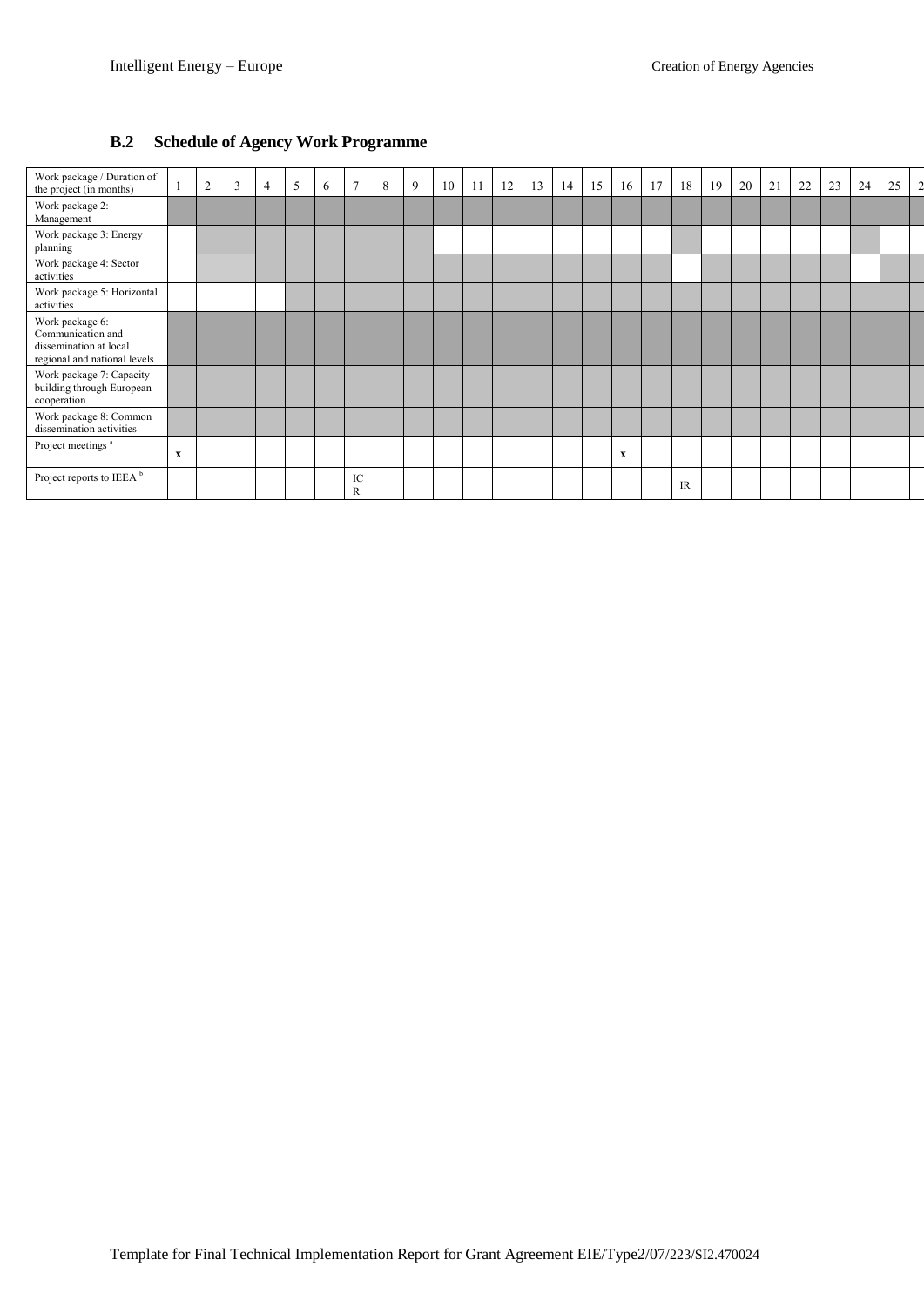# **B.3 Performance Indicators**

| Performance indicator                                                         | Quantification of success <sup>a</sup>                                                                                     | <b>Related work</b><br>package and/or<br>deliverable N° |
|-------------------------------------------------------------------------------|----------------------------------------------------------------------------------------------------------------------------|---------------------------------------------------------|
| Newspaper articles                                                            | 3- about the work and goals of the Agency                                                                                  | wp $1/d3$<br>Status: completed                          |
| Presentations and promotion of the<br>Agency                                  | 40 relevant people present at the promotion event                                                                          | wp $1/d4$<br>Status: completed                          |
| Data base of contacts                                                         | Initially 30 companies and all relevant contacts and info sites related<br>to energy institutions                          | wp2/d6<br>status: completed                             |
| Meetings with national partners                                               | 36 working meetings with partners                                                                                          | wp2/d7<br>status: completed                             |
| Survey                                                                        | 1000 inhabitants and enterprises interviewed about energy efficiency<br>and savings                                        | wp3/d8<br>status: on-going                              |
| Energy plan                                                                   | Plan drafted on basis of gathered data will identify priority areas                                                        | wp3/d9<br>status: on-going                              |
| Action plan based on energy plan                                              | Activities planned based on Energy plan, action plan will be used as<br>basis for drafting of the budget.                  | wp3/d10<br>status: forecast                             |
| Newspaper articles                                                            | 6 articles that will explain identified needs to the general public<br>through media                                       | wp3/d3<br>Status: achieved.                             |
| Awareness raised among citizens                                               | 10 % more citizens aware of "energy issues"                                                                                | wp4/d13<br>Status: on-going.                            |
| Reduction of CO2 emissions                                                    | By 5 %                                                                                                                     | Wp4/d14<br>Status: on-going.                            |
| Reduced energy consumption                                                    | By 10%                                                                                                                     | Wp4/d15<br>Status: on-going.                            |
| Improvement of energy efficiency of<br>buildings                              | By 10%                                                                                                                     | Wp4/d16<br>Status: on-going.                            |
| Improved tech transfer                                                        | By 10%                                                                                                                     | Wp4/d17<br>Status: on-going.                            |
| Seminars for SME - strengthening<br>the competitiveness of economic<br>sector | 120 SME's attended 5 seminars                                                                                              | wp4/d18<br>Status: completed                            |
| Seminars for institutions – cutting the<br>red tape for energy projects       | 30 relevant local government experts attended 2 seminars                                                                   | wp4/d19<br>Status: completed                            |
| Sectorial action plans                                                        | For each year activities and projects will be elaborated through<br>sectorial implementation plans                         | Wp4/d20<br>Status: on-going.                            |
| Guidelines for services                                                       | Prepared document is going to facilitated development and quality of<br>services                                           | wp5/d21<br>Status: completed.                           |
| Number of enterprises assisted                                                | 60 enterprises received support from the Agency                                                                            | wp5/d23<br>Status: completed.                           |
| Number of citizens assisted                                                   | 100 citizens received advice from the Agency                                                                               | wp5/d24<br>Status: completed.                           |
| Trainings for energy experts/officers                                         | Trainings for staff related to providing of services for 5 people                                                          | wp5/d25<br>Status: completed.                           |
| Seminars - Agency staff training                                              | 5 people attended 4 expert seminars about financing, support<br>services, savings through energy efficiency and transport. | Wp5/d26<br>Status: completed                            |
| Increase in energy efficiency related<br>projects                             | Increase by 20%                                                                                                            | Wp5/d27<br>Status: on-going.                            |
| Increase in RES projects                                                      | Increase by 15%                                                                                                            | Wp5/d28<br>Status: on-going.                            |
| PR plan                                                                       | Plan will describe approach to public and outline marketing activities<br>for next period                                  | wp6/d29<br>Status: completed                            |
| Awareness about the Agency raised                                             | 30% of population aware about existence and role of MENEA<br>Medjimurje                                                    | Wp6/d33<br>Status: on-going.                            |
| Seminars                                                                      | 60 SME, 70 people from public sector and local authorities present                                                         | wp6/d34<br>Status: completed                            |
| Workshops or trainings                                                        | 60 SME, 55 people from public sector and local authorities<br>participating                                                | wp6/d35<br>Status: completed                            |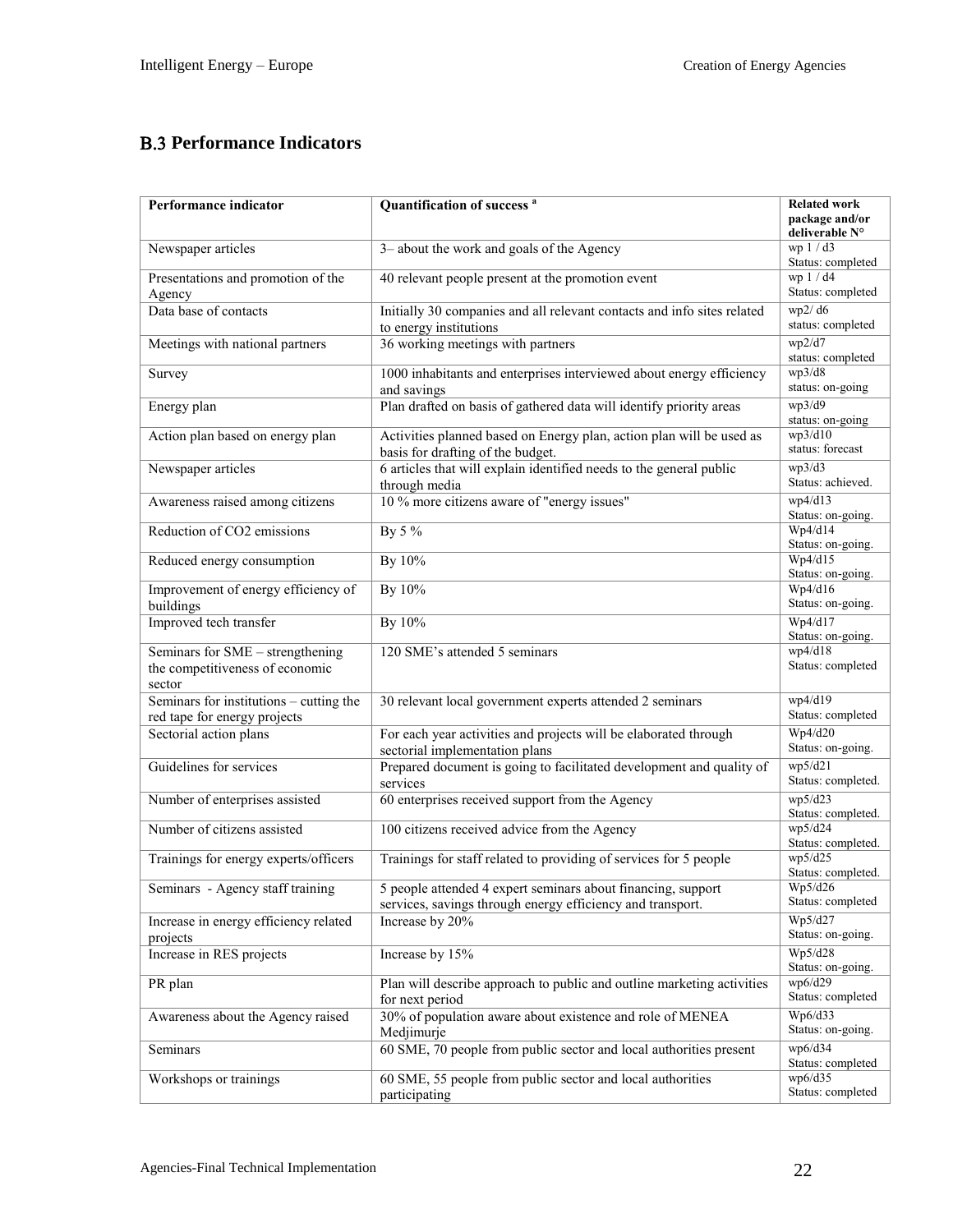| Energy Week                        | 3 events for 300 people – eco-innovation competitions for youth,   | Wp6/d36           |
|------------------------------------|--------------------------------------------------------------------|-------------------|
|                                    | presentations, expositions                                         | Status: on-going. |
| Network between JLS                | This is foreseen more as an information network that would provide | wp7/d37           |
|                                    | basic information and news to local and regional government        | Status: completed |
| Network between energy agencies in | 4 active partnerships - gradually increasing number of active      | wp7/d38           |
| EU                                 | partnerships with EU energy institutions                           | Status: completed |

## **B.4 Co-financing Please state how the co-financing issue is now updated (maybe more municipalities joining or more local stakeholders collaborating) and describe the business plan for the continuity of the Agency after the period of the EU funding.**

Co-financing structure remained the same.

**The City of Čakovec** 5 000 €/year Paid 5 000 HRK in the year 2009 10.000 HRK in the year 2010 · **City of Prelog** 3 000 €/year Paid 0 HRK in the year 2009 5.000 HRK in the year 2010 · **The City of Mursko Središče** 3 000 €/year Paid 0 HRK in the year 2009, 2010 and 2011.  $\cdot$  **INA** 10.000 €/year Paid 0 HRK in the year 2009, 2010 and 2011. · **Končar** 10 000 €/year Paid 72 778,17 HRK in the year 2009 72 954,52 HRK in the year 2010 **HEP ESCO** 10 000  $\epsilon$ /year Paid 73 617,25 HRK in the year 2009 75 000,00 HRK in the year 2010

75 000,00 HRK in the year 2011

**Remark:** The amount of expenses of the MENEA is less than foreseen because co-funding of Croatian co-founders was not honoured how it was specified by letters of intent when Agency was founded. This is the reason why not all foreseen tasks were accomplished The problem is due to the recession in Croatia. Despite a lack of money activities in the WP2, WP4, WP5, WP6 (like organization of seminars, workshops, training of agency staff, projects, promotion, dissemination) have been done with no costs or with minimum cost, although costs for that actions were provided through project.

The future financing:

It was agreed with Medjimurje County as a establishing body of the Agency that future financing is guaranteed from 4 sources: County budget, increasing membership, EU funds and from Agency services.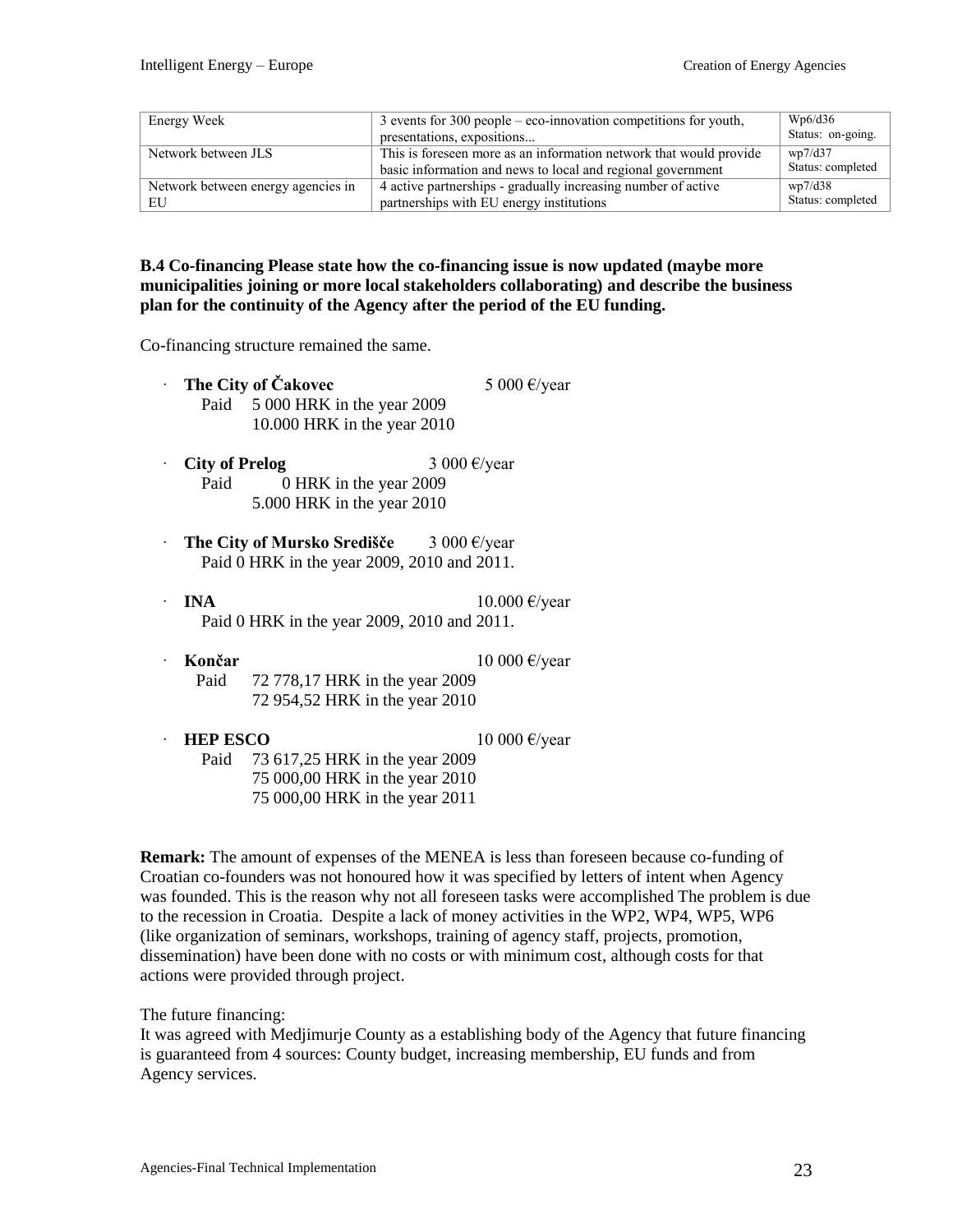Financing from the County budget was planned and accepted by the Medjimurje County for the period 2012-2014.

In the period 2012-03/2013 Agency is implementing EU project IR-OVE (IPA SLO-HR) – 31.000,00 EUR.

Contract with INA was singed for financing activities and project in the Medjimurje County for the period 2012-2014 (225.000,00 HRK) .

Agency is planning to apply projects for EU grants on the next calls for proposals programmes IPA HU-HR, IPA SLO-HR and IEE and also project for national grants (Fond for environmental protection and energy efficiency).

# **Appendices to the Technical Report**

#### **Table 1: updated list of submitted deliverables since starting date**

| Del.N.          | <b>WP</b>       | <b>Description</b>                                       | <b>Submission with</b> | <b>Deliverable</b>   |
|-----------------|-----------------|----------------------------------------------------------|------------------------|----------------------|
|                 |                 |                                                          | report                 | uploaded at website? |
| $\overline{dl}$ | WP1             | Flyers                                                   | IC                     | Yes                  |
| $\overline{d}$  | WPI             | <b>Brochures</b>                                         | $\overline{\text{IC}}$ | $\overline{No}$      |
| d3              | WPI             | Newspaper articles                                       | $\overline{IC}$        |                      |
|                 |                 |                                                          |                        | Yes                  |
| $\overline{d4}$ | WP1             | Presentation and public promotion event                  | IC                     |                      |
|                 |                 | for introduction of Agency                               |                        | Yes                  |
| $\overline{d5}$ | WP <sub>1</sub> | Web-site                                                 | IC                     | Yes                  |
| d6              | WP <sub>2</sub> | Database                                                 | IC,                    |                      |
|                 |                 |                                                          |                        | N <sub>0</sub>       |
| d7              | WP <sub>2</sub> | Meeting reports, interim report and mid                  | IC, IR, PR, FR         |                      |
|                 |                 | term reports, final report                               |                        | N <sub>o</sub>       |
| $\overline{d8}$ | WP3             | Survey of energy planning                                | IR                     |                      |
|                 |                 |                                                          |                        | Yes                  |
| d9              | WP3             | Energy plan                                              | <b>FR</b>              |                      |
|                 |                 |                                                          |                        | N <sub>0</sub>       |
| d10             | WP3             | Action plan                                              | <b>FR</b>              |                      |
|                 |                 |                                                          |                        | N <sub>o</sub>       |
| d11             | WP3             | Flyers, serials, webpage about energy plan               | <b>FR</b>              | N <sub>o</sub>       |
| d12             | WP3             | DVD promotion and information materials                  | PR, FR                 | N <sub>0</sub>       |
|                 |                 | about Energy plan                                        |                        |                      |
| d13             | WP4             | Arise of awareness about energy and<br>renewable sources | IR,FR                  | No                   |
|                 |                 |                                                          |                        |                      |
| d14             | WP4             | Reduction of CO2 emission                                | <b>FR</b>              |                      |
|                 |                 |                                                          |                        | N <sub>0</sub>       |
| dl5             | WP4             | Reduction of energy consumption                          | <b>FR</b>              |                      |
|                 |                 |                                                          |                        | N <sub>0</sub>       |
| dl6             | WP4             | Energy efficiency improvement                            | <b>FR</b>              |                      |
|                 |                 |                                                          |                        | N <sub>o</sub>       |
| d17             | WP4             | Improved transfer of technology                          | <b>FR</b>              |                      |
|                 |                 |                                                          |                        | N <sub>0</sub>       |
| d18             | WP4             | Seminar for SME                                          | IC, IR, PR, FR         |                      |
|                 |                 |                                                          |                        | Yes                  |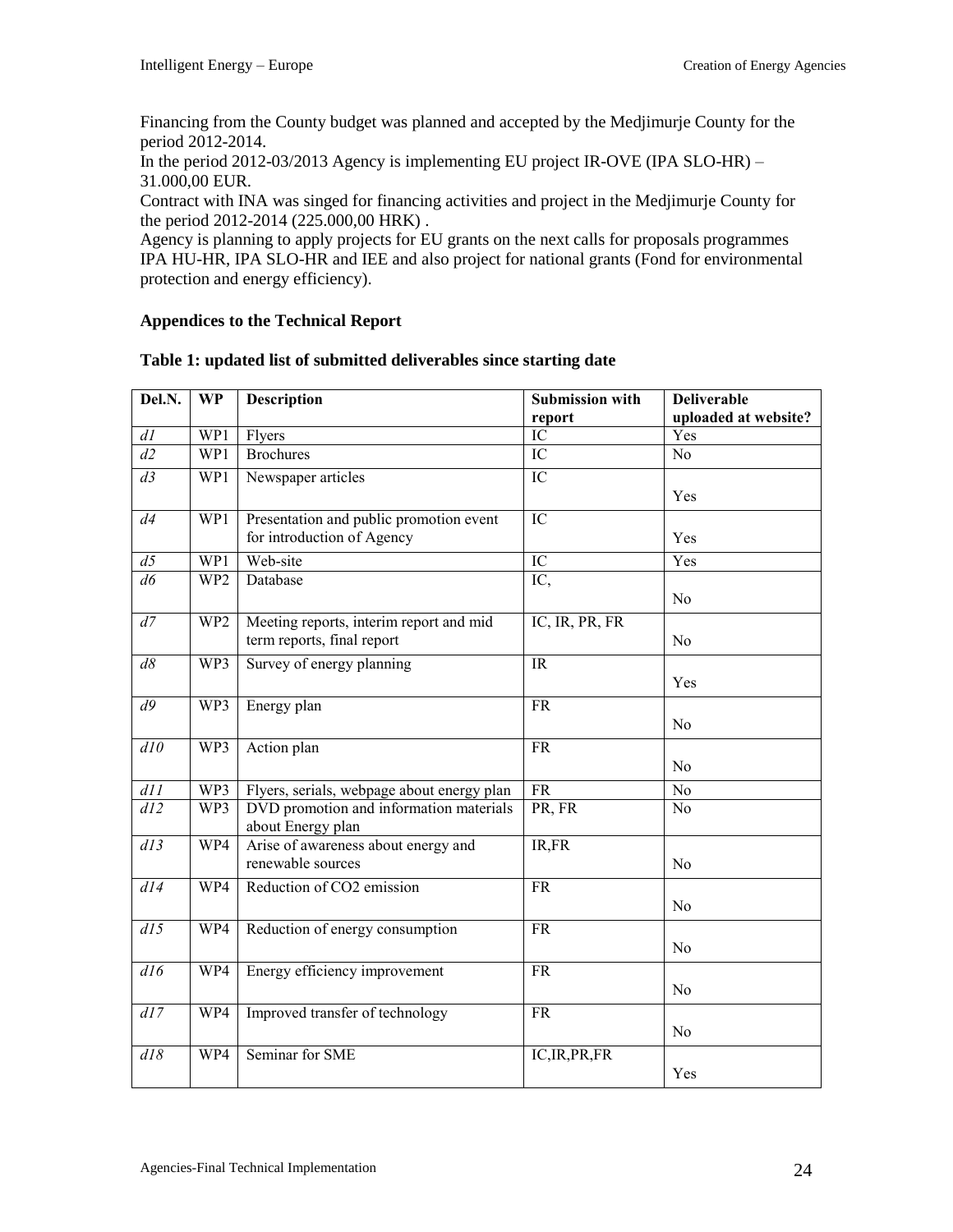| dl9              | WP4             | Seminar for public institutions         | IC, IR, PR, FR         | Yes             |
|------------------|-----------------|-----------------------------------------|------------------------|-----------------|
| $\overline{d20}$ | WP4             | Elaboration of sectoral action plans    | $\overline{\text{FR}}$ |                 |
|                  |                 |                                         |                        | N <sub>0</sub>  |
| d21              | WP5             | Guidelines for services                 | FR                     |                 |
|                  |                 |                                         |                        | No              |
| d22              | WP5             | Brochures for horizontal activities     | FR                     |                 |
|                  |                 |                                         |                        | No              |
| $\overline{d23}$ | WP5             | Number of SME assisted                  | IC, IR, PR, FR         |                 |
|                  |                 |                                         |                        | N <sub>0</sub>  |
| d24              | WP5             | Number of citizen assisted              | IC, IR, PR, FR         |                 |
|                  |                 |                                         |                        | N <sub>0</sub>  |
| d25              | WP5             | Trainings                               | IC, IR, PR, FR         |                 |
|                  |                 |                                         |                        | Yes             |
| d26              | WP5             | Seminars                                | IC, IR, PR, FR         |                 |
|                  |                 |                                         |                        | Yes             |
| d27              | WP5             | No. of energy related increased         | IC, IR, PR, FR         |                 |
|                  |                 |                                         |                        | No              |
| d28              | WP5             | RES project increased                   | IC, IR, PR, FR         |                 |
|                  |                 |                                         |                        | No              |
| d29              | WP <sub>6</sub> | Public relation plan                    | $\overline{IC}$        |                 |
|                  |                 |                                         |                        | No              |
| d30              | WP <sub>6</sub> | <b>DVD</b> materials                    | IC, IR, PR, FR         |                 |
|                  |                 |                                         |                        | No              |
| d3I              | WP <sub>6</sub> | <b>Brochures</b>                        | IC, IR, PR, FR         |                 |
|                  |                 |                                         |                        | No              |
| d32              | WP <sub>6</sub> | <b>Booklets</b>                         | IC, IR, PR, FR         |                 |
|                  |                 |                                         |                        | No              |
| d33              | WP <sub>6</sub> | Awareness about Agency purpose and      | IC, IR, PR, FR         |                 |
|                  |                 | goals raised                            |                        | No              |
| d34              | WP <sub>6</sub> | Seminars                                | IC, IR, PR, FR         | Yes             |
| d35              | WP <sub>6</sub> | Workshop and training                   | IC, IR, PR, FR         |                 |
|                  |                 |                                         |                        | Yes             |
| d36              | WP <sub>6</sub> | Energy week public events               | <b>FR</b>              |                 |
|                  |                 |                                         |                        | Yes             |
| $\overline{d37}$ | WP7             | Meeting, seminars, training with local  | IC, IR, PR, FR         | N <sub>o</sub>  |
|                  |                 | authorities                             |                        |                 |
| d38              | WP7             | Travel (meeting energy agencies in EU)  | IC, IR, PR, FR         | $\overline{No}$ |
|                  |                 | networking with EU related institutions |                        |                 |